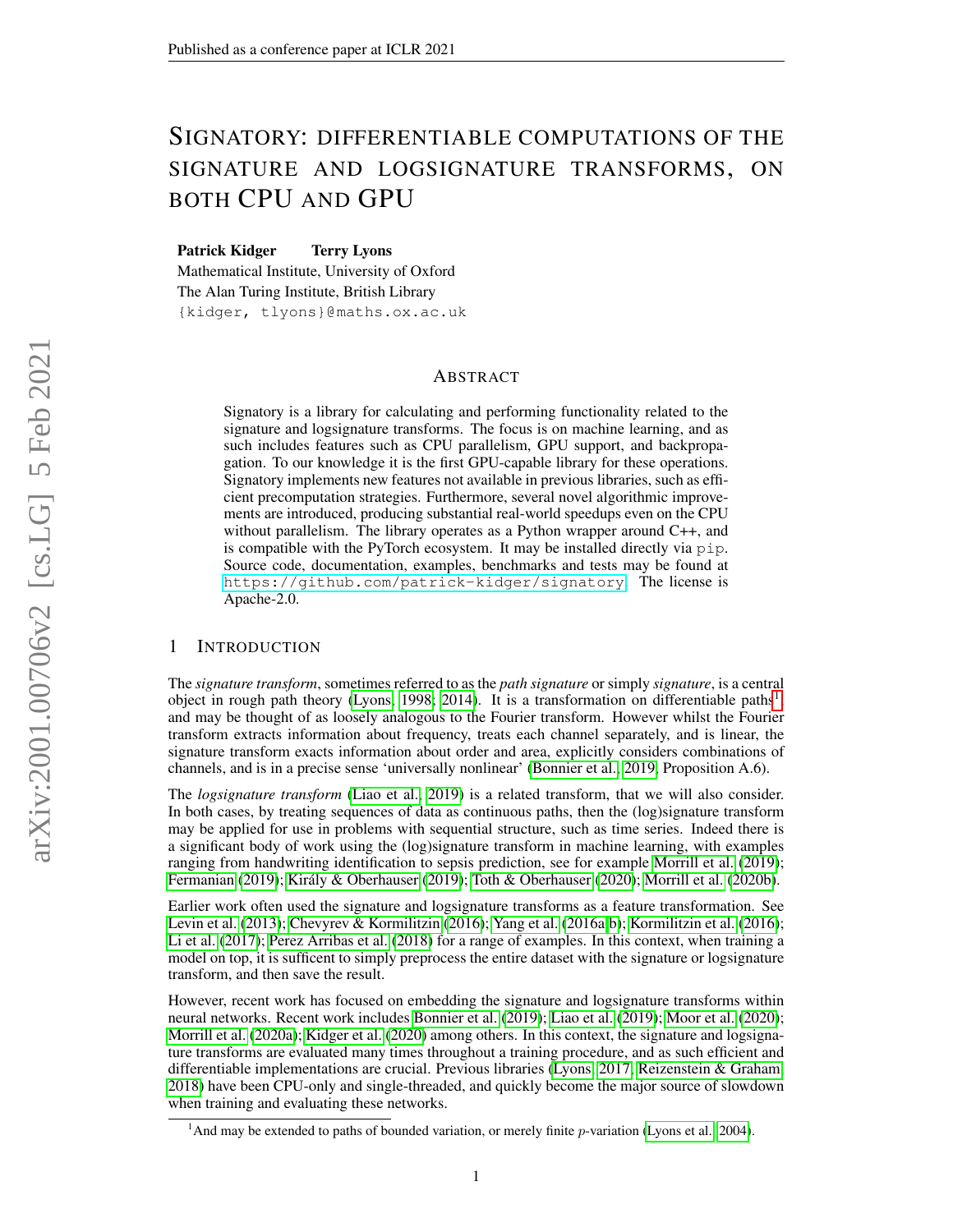# 1.1 CONTRIBUTIONS

We introduce Signatory, a CPU- and GPU-capable library for calculating and performing functionality related to the signature and logsignature transforms. To our knowledge it is the first GPU-capable library for these operations. The focus is on machine learning applications.

Signatory is significantly faster than previous libraries (whether run on the CPU or the GPU), due to a combination of parallelism and novel algorithmic improvements. In particular the latter includes both uniform and asymptotic rate improvements over previous algorithms. Additionally, Signatory provides functionality not available in previous libraries, such as precomputation strategies for efficient querying of the (log)signature transform over arbitrary overlapping intervals.

The library integrates with the open source PyTorch ecosystem and runs on Linux or Windows. Documentation, examples, benchmarks and tests form a part of the project.

Much of the code is written in C++ primitives and the CPU implementation utilises OpenMP. The backward operations are handwritten for both speed and memory efficiency, and do not rely on the autodifferentiation provided by PyTorch.

The source code is located at <https://github.com/patrick-kidger/signatory>, documentation and examples are available at <https://signatory.readthedocs.io>, and the project may be installed directly via pip.

This paper is not a guide to using Signatory—for that we refer to the documentation. This is meant as a technical exposition of its innovations.

# 1.2 APPLICATIONS

Signatory has already seen a rapid uptake amongst the signature community. Recent work using Signatory include [Morrill et al.](#page-10-3) [\(2020b\)](#page-10-3); [Perez Arribas et al.](#page-10-10) [\(2020\)](#page-10-10) who involve signatures in neural differential equations, or [Moor et al.](#page-10-7) [\(2020\)](#page-10-7); [Min & Ichiba](#page-10-11) [\(2020\)](#page-10-11) who study deep signature models [\(Bonnier et al., 2019\)](#page-9-1). Meanwhile [Ni et al.](#page-10-12) [\(2020\)](#page-10-12) apply Signatory to hybridise signatures with GANs, and [Morrill et al.](#page-10-8) [\(2020a\)](#page-10-8) create a generalised framework for the "signature method". As a final example, Signatory is now itself a dependency for other libraries [\(Kidger, 2020\)](#page-9-12).

# 2 BACKGROUND

We begin with some exposition on theory of the signature and logsignature transforms. We begin with definitions and offer intuition afterwards. Also see [Reizenstein & Graham](#page-10-9) [\(2018\)](#page-10-9) for an introduction focusing on computational concerns, and [Lyons et al.](#page-9-11) [\(2004\)](#page-9-11) and [Hodgkinson et al.](#page-9-13) [\(2020\)](#page-9-13) for pedagogical introductions to the motivating theory of rough paths.

# 2.1 THE SIGNATURE TRANSFORM

**Definition 1.** Let  $\R^{d_1}\otimes\R^{d_2}\otimes\cdots\otimes\R^{d_n}$  denote the space of all real tensors with shape  $d_1\times d_2\times\cdots\times$  $d_n$ . There is a corresponding binary operation ⊗, called the tensor product, which maps a tensor of shape  $(d_1, \ldots, d_n)$  and a tensor of shape  $(e_1, \ldots, e_m)$  to a tensor of shape  $(d_1, \ldots, d_n, e_1, \ldots, e_m)$ via  $(A_{i_1,...,i_n},B_{j_1,...,j_m})\mapsto A_{i_1,...,i_n}B_{j_1,...,j_m}$ . For example when applied to two vectors, it reduces to the outer product.

Let  $(\mathbb{R}^d)^{\otimes k} = \mathbb{R}^d \otimes \cdots \otimes \mathbb{R}^d$ , and  $v^{\otimes k} = v \otimes \cdots \otimes v$  for  $v \in \mathbb{R}^d$ , in each case with  $k-1$  many  $\otimes$ . **Definition 2.** Let  $N \in \mathbb{N}$ . The *signature transform to depth* N is defined as

$$
\operatorname{Sig}^N: \left\{ f \in C([0,1]; \mathbb{R}^d) \mid f \text{ differentiable} \right\} \to \prod_{k=1}^N (\mathbb{R}^d)^{\otimes k},
$$

$$
\operatorname{Sig}^N(f) = \left( \int_{0 < t_1 < \dots < t_k < 1} \frac{\mathrm{d}f}{\mathrm{d}t}(t_1) \otimes \dots \otimes \frac{\mathrm{d}f}{\mathrm{d}t}(t_k) \, \mathrm{d}t_1 \dots \mathrm{d}t_k \right)_{1 \leq k \leq N} . \tag{1}
$$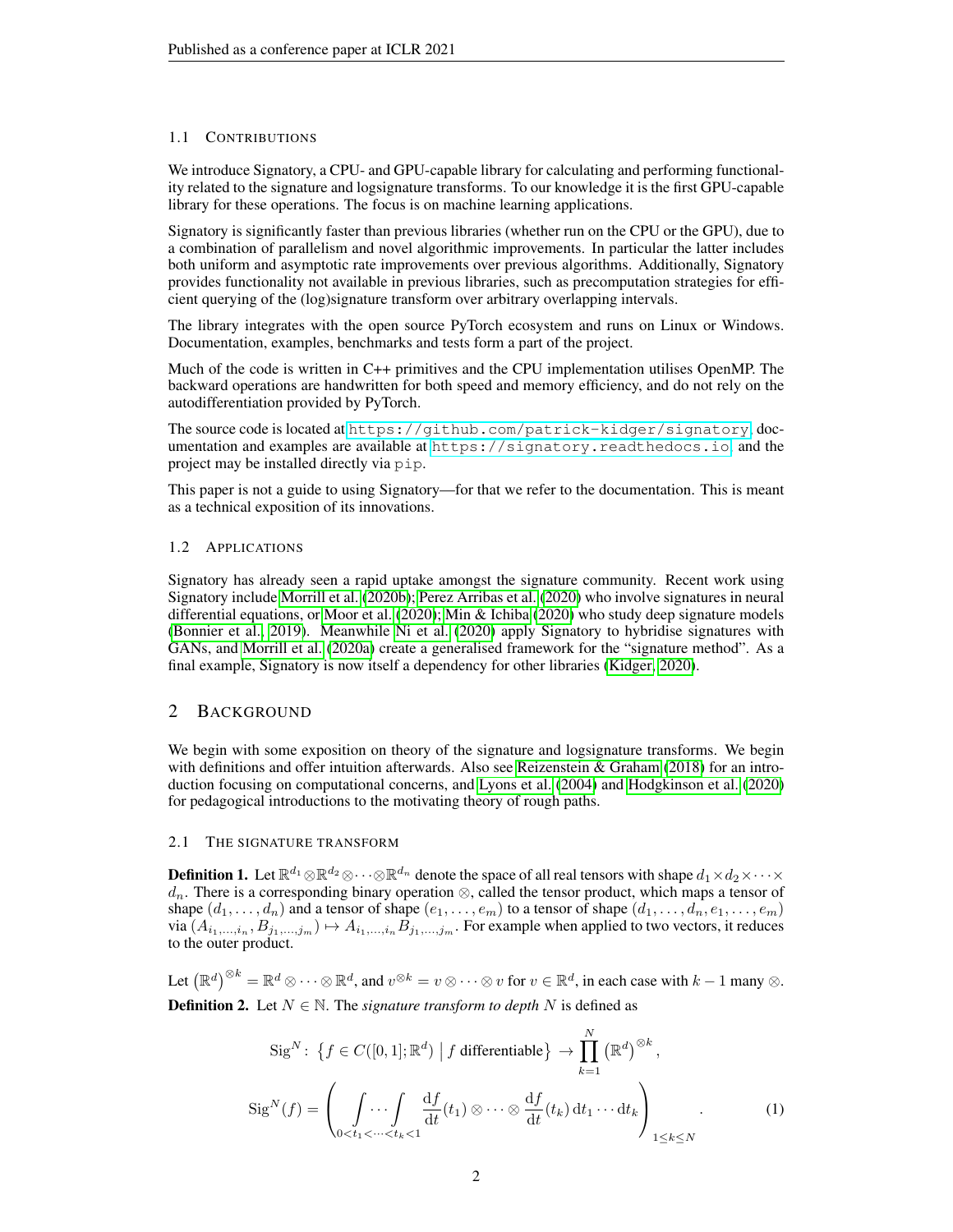Most texts define the signature transform using the notation of stochastic calculus. Here, we sacrifice some generality (that is not needed in this context) in favour of more widely-used notation.<sup>[2](#page-2-0)</sup>

The signature transform may naturally be extended to sequences of data.

**Definition 3.** The space of sequences of data over a set  $V$  is

 $\mathcal{S}(V) = \{ \mathbf{x} = (x_1, \dots, x_L) \mid L \in \mathbb{N}, x_i \in V \text{ for all } i \}.$ An *interval* of  $(x_1, \ldots, x_L) \in S(V)$  is  $(x_i, \ldots, x_j) \in S(V)$  for some  $1 \leq i < j \leq L$ .

<span id="page-2-4"></span>**Definition 4.** Let  $\mathbf{x} = (x_1, \dots, x_L) \in S(\mathbb{R}^d)$  with  $L \geq 2$ . Let  $f : [0, 1] \to \mathbb{R}^d$  be the unique continuous piecewise affine function such that  $f(\frac{i-1}{L-1}) = x_i$  for all i, and is affine on the pieces in between. Let  $N \in \mathbb{N}$ . Then define  $\text{Sig}^N(\mathbf{x}) = \text{Sig}^N(f)$ . In this way we interpret  $\text{Sig}^N$  as a map

$$
\operatorname{Sig}^N\colon \mathcal{S}\left(\mathbb{R}^d\right) \to \prod_{k=1}^N \left(\mathbb{R}^d\right)^{\otimes k}.
$$

Note that the choice of  $\frac{i-1}{L-1}$  is unimportant; any L points in [0, 1] would suffice, and in fact the definition is invariant to this choice [\(Bonnier et al., 2019,](#page-9-1) Definition A.10).

### <span id="page-2-5"></span>2.2 THE GROUPLIKE STRUCTURE

With  $A_0 = B_0 = 1 \in \mathbb{R}$  on the right hand side, define  $\boxtimes$  by<sup>[3](#page-2-1)</sup>

$$
\boxtimes: \left(\prod_{k=1}^{N} (\mathbb{R}^d)^{\otimes k}\right) \times \left(\prod_{k=1}^{N} (\mathbb{R}^d)^{\otimes k}\right) \to \prod_{k=1}^{N} (\mathbb{R}^d)^{\otimes k},
$$

$$
(A_1, \dots A_N) \boxtimes (B_1, \dots, B_N) \mapsto \left(\sum_{j=0}^{k} A_j \otimes B_{k-j}\right)_{1 \le k \le N}
$$

Chen's identity [\(Lyons et al., 2004,](#page-9-11) Theorem 2.9) states that the image of the signature transform forms a noncommutative group with respect to  $\boxtimes$ . That is, given a sequence of data  $(x_1, \ldots, x_L) \in$  $\mathcal{S}(\mathbb{R}^d)$  and some  $j \in \{2, \ldots, L-1\}$ , then

<span id="page-2-3"></span>
$$
SigN((x1,...,xL)) = SigN((x1,...,xj)) \boxtimes SigN((xj,...,xL)).
$$
 (2)

<span id="page-2-2"></span>.

Furthermore the signature of a sequence of length two may be computed explicitly from the definition. Letting

$$
\exp: \mathbb{R}^d \to \prod_{k=1}^N (\mathbb{R}^d)^{\otimes k}, \qquad \exp: v \to \left(v, \frac{v^{\otimes 2}}{2!}, \frac{v^{\otimes 3}}{3!}, \dots, \frac{v^{\otimes N}}{N!}\right),
$$

then

$$
SigN((x1, x2)) = exp(x2 - x1).
$$

With Chen's identity, this implies that the signature transform may be computed by evaluating

$$
SigN((x1,...,xL)) = exp(x2 - x1) \boxtimes exp(x3 - x2) \boxtimes \cdots \boxtimes exp(xL - xL-1).
$$
 (3)

### 2.3 THE LOGSIGNATURE, INVERTED SIGNATURE, AND INVERTED LOGSIGNATURE

The group inverse we denote  $^{-1}$ . Additionally a notion of logarithm may be defined [\(Liao et al.,](#page-9-2) [2019\)](#page-9-2), where

$$
\log: \text{image} \left( \text{Sig}^N \right) \to \prod_{k=1}^N \left( \mathbb{R}^d \right)^{\otimes k} . \tag{4}
$$

<span id="page-2-0"></span><sup>&</sup>lt;sup>2</sup>Additionally, many texts also include a  $k = 0$  term, which is defined to equal one. We omit this as it does not carry any information, and is therefore irrelevant to the task of machine learning.

<span id="page-2-1"></span><sup>&</sup>lt;sup>3</sup>Most texts use  $\otimes$  rather than  $\boxtimes$  to denote this operation, as it may be regarded as an generalisation of the tensor product. That will not be important to us, however, so we use differing notation to aid interpretation.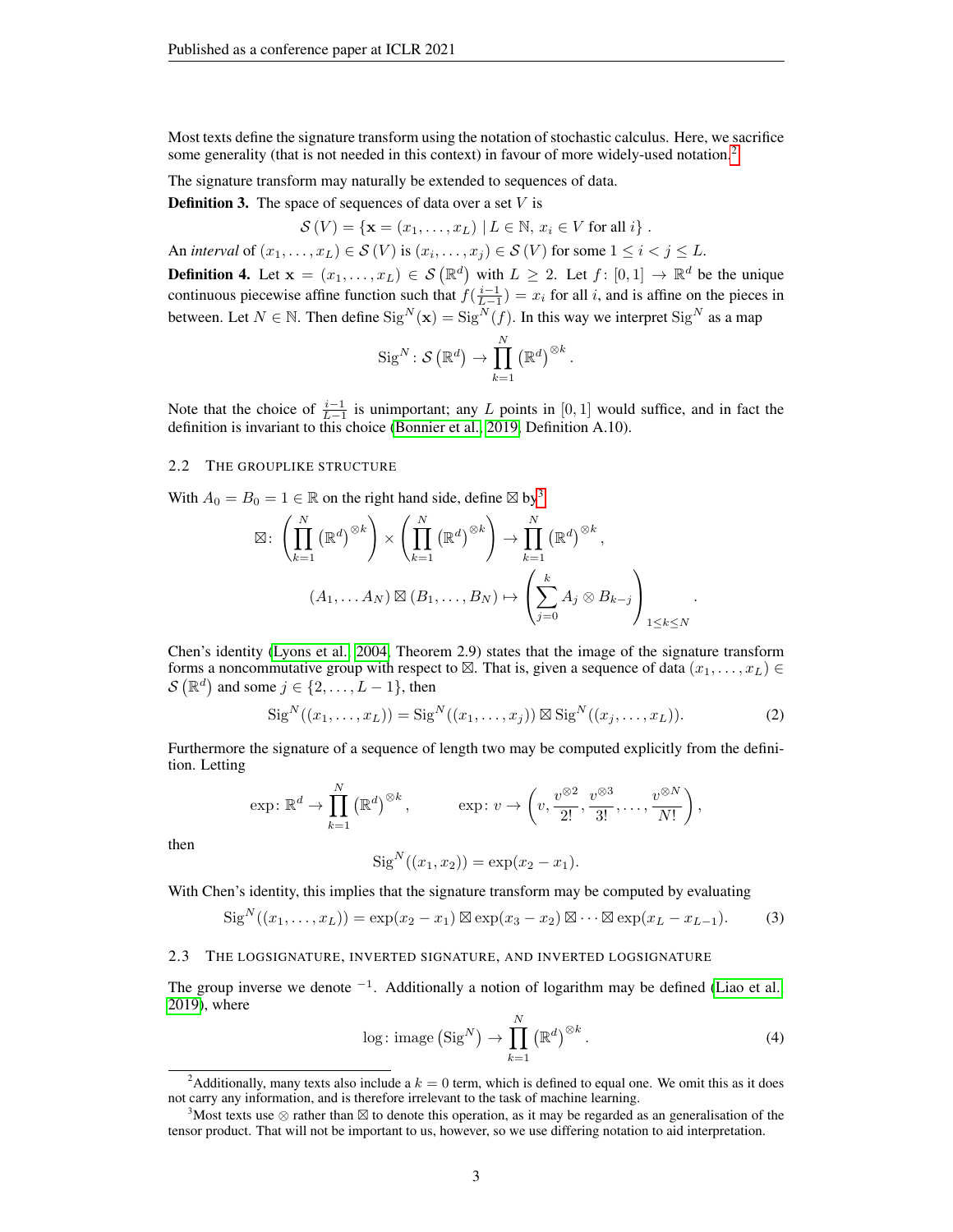This then defines the notions of *inverted signature transform*, *logsignature transform* and *inverted logsignature transform* as

InvertSig<sup>N</sup> (x) = Sig<sup>N</sup> (x) −1 , LogSig<sup>N</sup> (x) = log Sig<sup>N</sup> (x) , InvertLogSig<sup>N</sup> (x) = log Sig<sup>N</sup> (x) −1 

respectively. We emphasise that the inverted signature or logsignature transforms are not the inverse maps of the signature or the logsignature transforms.

The logsignature transform extracts the same information as the signature transform, but represents the information in a much more compact way, as image (log) is a proper subspace<sup> $\bar{4}$  $\bar{4}$  $\bar{4}$ </sup> of  $\prod_{k=1}^N (\mathbb{R}^d)^{\otimes k}$ . Its dimension is  $w(d, N) = \sum_{k=1}^N \frac{1}{k} \sum_{i|k} \mu\left(\frac{k}{i}\right) d^i$ , which is known as Witt's for-mula [\(Lothaire, 1997\)](#page-9-14).  $\mu$  is the Möbius function.

#### 2.4 SIGNATURES IN MACHINE LEARNING

In terms of the tensors used by most machine learning frameworks, then the (inverted) signature and logsignature transforms of depth  $N$  may both be thought of as consuming a tensor of shape  $(b, L, d)$ , corresponding to a batch of b different sequences of data, each of the form  $(x_1, \ldots, x_L)$ for  $x_i \in \mathbb{R}^d$ . The (inverted) signature transform then produces a tensor of shape  $(b, \sum_{k=1}^N d^k)$ , whilst the (inverted) logsignature transform produces a tensor of shape  $(b, w(d, N))$ . We note that these can be easily be large, and much research has focused on ameliorating this [Bonnier et al.](#page-9-1) [\(2019\)](#page-9-1); [Morrill et al.](#page-10-8) [\(2020a\)](#page-10-8); [Cuchiero et al.](#page-9-15) [\(2020\)](#page-9-15).

All of these transforms are in fact differentiable with respect to x, and so may be backpropagated through. These transforms may thus be thought of as differentiable operations between tensors, in the way usually performed by machine learning frameworks.

#### <span id="page-3-1"></span>2.5 INTUITION

The (inverted) signature and logsignature transforms all have roughly the same intuition as one another. (They all represent the same information, just in slightly different ways.) Given a sequence of data  $(x_1, \ldots, x_L)$ , then these transforms may be used as binning functions, feature extractors, or nonlinearities, to give summary statistics over the data.

These summary statistics describe the way in which the data interacts with dynamical systems [\(Mor](#page-10-3)[rill et al., 2020b\)](#page-10-3). Indeed, we have already linked the signature to the exponential map, which is defined as the solution to a differential equation:  $\frac{d \exp(t)}{dt}(t) = \exp(t)$ . The signature may in fact be defined as the solution of a *controlled* exponential map:  $dSig^N(f)(t) = Sig^N(f)(t) \otimes df(t)$ , so that  $\text{Sig}^N(f)$  is response of a particular dynamical system driven by f. The theory here is somewhat involved, and is not an interpretation we shall pursue further here.

An equivalent more straightforward interpretation is arrived at by observing that the terms of the exponential of a scalar exp:  $x \in \mathbb{R} \mapsto (1, x, \frac{1}{2}x^2, \ldots)$  produce (up to scaling factors) every monomial of its input. Classical machine learning takes advantage of this as a feature extractor in polynomial regression. The signature transform is the equivalent operation when the input is a sequence.

### 3 CODE EXAMPLE

Signatory is designed to be Pythonic, and offer operations working just like any other PyTorch operation, outputting PyTorch tensors. A brief example is:

```
1 import signatory
2 import torch
3 batch, stream, channels, depth = 1, 10, 2, 4
```
<span id="page-3-0"></span><sup>&</sup>lt;sup>4</sup>log is actually a bijection. image  $(Sig^N)$  is some curved manifold in  $\prod_{k=1}^N (\mathbb{R}^d)^{\otimes k}$ , and log is the map that straightens it out into a linear subspace.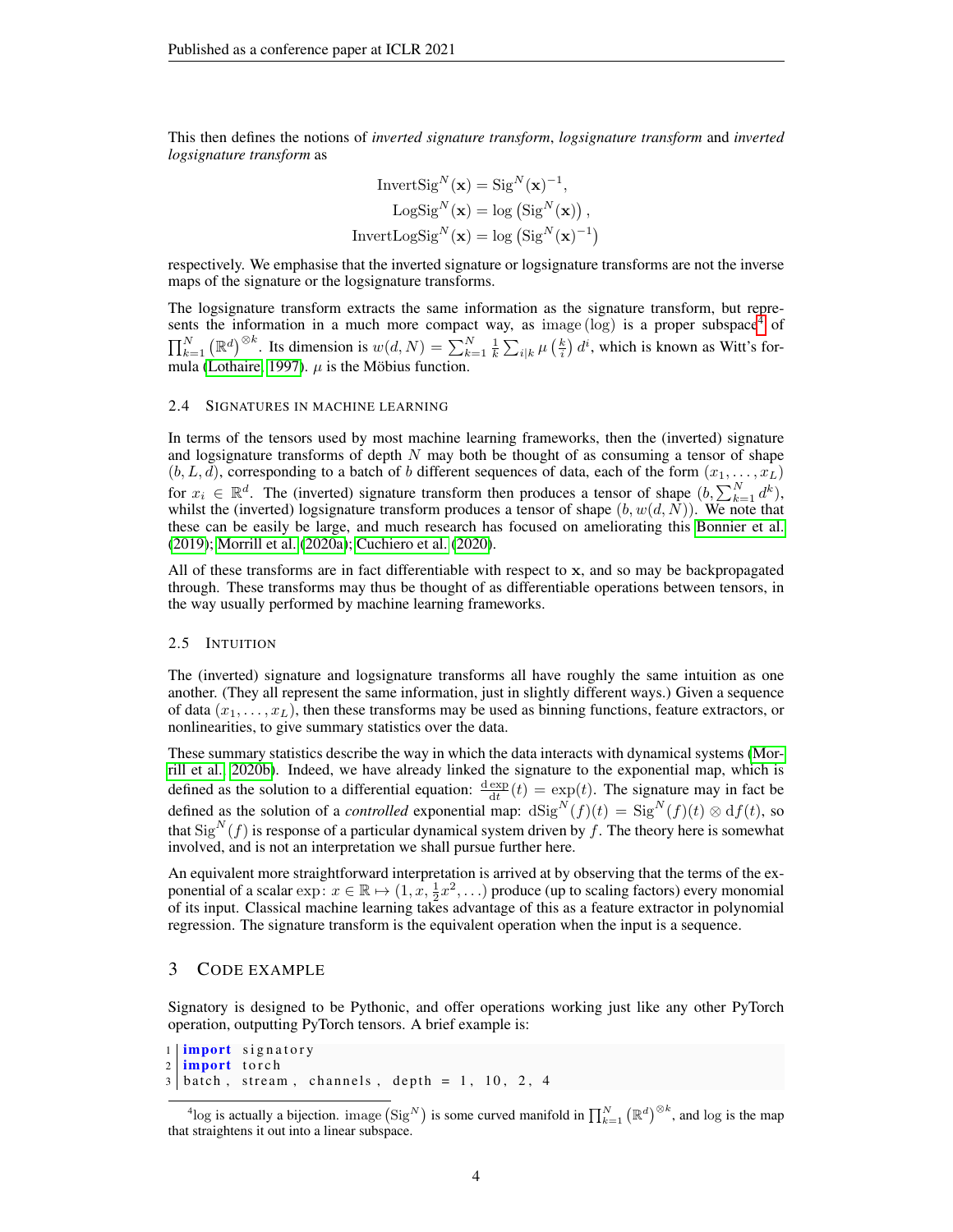```
4 \mid path = torch . rand (batch , stream , channels , requires <math>grad = True</math>)5 \mid signature = signatory . signature (path, depth)
6 \mid signature . sum ( ). backward ( )
```
### 4 ALGORITHMIC IMPROVEMENTS

We present several noveral algorithmic improvements for computing signatures and logsignatures.

### <span id="page-4-2"></span>4.1 FUSED MULTIPLY-EXPONENTIATE

Recall from equation [\(3\)](#page-2-2) that the signature may be computed by evaluating several exponentials and several  $\boxtimes$ . We begin by finding that it is beneficial to compute

$$
\left(\prod_{k=1}^{N} (\mathbb{R}^{d})^{\otimes k}\right) \times \mathbb{R}^{d} \to \prod_{k=1}^{N} (\mathbb{R}^{d})^{\otimes k},
$$

$$
A, z \mapsto A \boxtimes \exp(z)
$$

as a fused operation. Doing so has uniformly (over  $d, N$ ) fewer scalar multiplications than the composition of the individual exponential and  $\mathbb{Z}$ , and in fact reduces the asymptotic complexity of this operation from  $\mathcal{O}(Nd^N)$  to  $\mathcal{O}(d^N)$ . Furthermore this rate is now optimal, as the size of result (an element of  $\prod_{k=1}^{N} (\mathbb{R}^d)^{\otimes k}$ ), is itself of size  $\mathcal{O}(d^N)$ .

The bulk of a signature computation may then be sped up by writing it in terms of this fused operation. See equation [\(3\)](#page-2-2): a single exponential is required at the start, followed by a reduction with respect to this fused multiply-exponentiate. This gives substantial real-world speedups; see the benchmarks of Section [6.](#page-6-0)

The fusing is done by expanding

$$
A \boxtimes \exp(z) = \left(\sum_{i=0}^{k} A_i \otimes \frac{z^{\otimes (k-i)}}{(k-i)!}\right)_{1 \leq k \leq N}
$$

at which point the k-th term may be computed by a scheme in the style of Horner's method:

$$
\sum_{i=0}^{k} A_i \otimes \frac{z^{\otimes (k-i)}}{(k-i)!} = \left( \left( \cdots \left( \left( \frac{z}{k} + A_1 \right) \otimes \frac{z}{k-1} + A_2 \right) \otimes \frac{z}{k-2} + \cdots \right) \otimes \frac{z}{2} + A_{k-1} \right) \otimes z + A_k. \tag{5}
$$

<span id="page-4-1"></span>,

See Appendix [A.1](#page-11-0) for the the mathematics, including proofs of both the asymptotic complexity and the uniformly fewer multiplications.

### <span id="page-4-0"></span>4.2 IMPROVED PRECOMPUTATION STRATEGIES

Given a sequence of data  $\mathbf{x} = (x_1, \dots, x_L)$ , it may be desirable to query  $\text{Sig}^N((x_i, \dots, x_j))$  for many different pairs i, j. We show that this query may be computed in just  $\mathcal{O}(1)$  (in L) time and memory by using  $\mathcal{O}(L)$  precomputation and storage. Previous theoretical work has achieved only  $\mathcal{O}(\log L)$  inference with  $\mathcal{O}(L \log L)$  precomputation [\(Chafai & Lyons, 2005\)](#page-9-16).

Doing so is surprisingly simple. Precompute  $\text{Sig}^N((x_1,\ldots,x_j))$  and Invert $\text{Sig}^N((x_1,\ldots,x_j))$  for all j. This may be done in only  $\mathcal{O}(L)$  work, by iteratively computing each signature via

$$
SigN((x1,...,xj)) = SigN((x1,...,xj-1)) \boxtimes SigN((xj-1,xj)),
$$
 (6)

with a similar relation for the inverted signature. Then, at inference time use the group-like structure

$$
SigN((xi,...,xj)) = InvertSigN((x1,...,xi)) \boxtimes SigN((x1,...,xj)),
$$
 followed by a log if it is a logarithmic that is desired. As a single operation this is  $\mathcal{O}(1)$  in L.

We do remark that this should be used with caution, and may suffer from numerical stability issues when used for large  $i, j$ .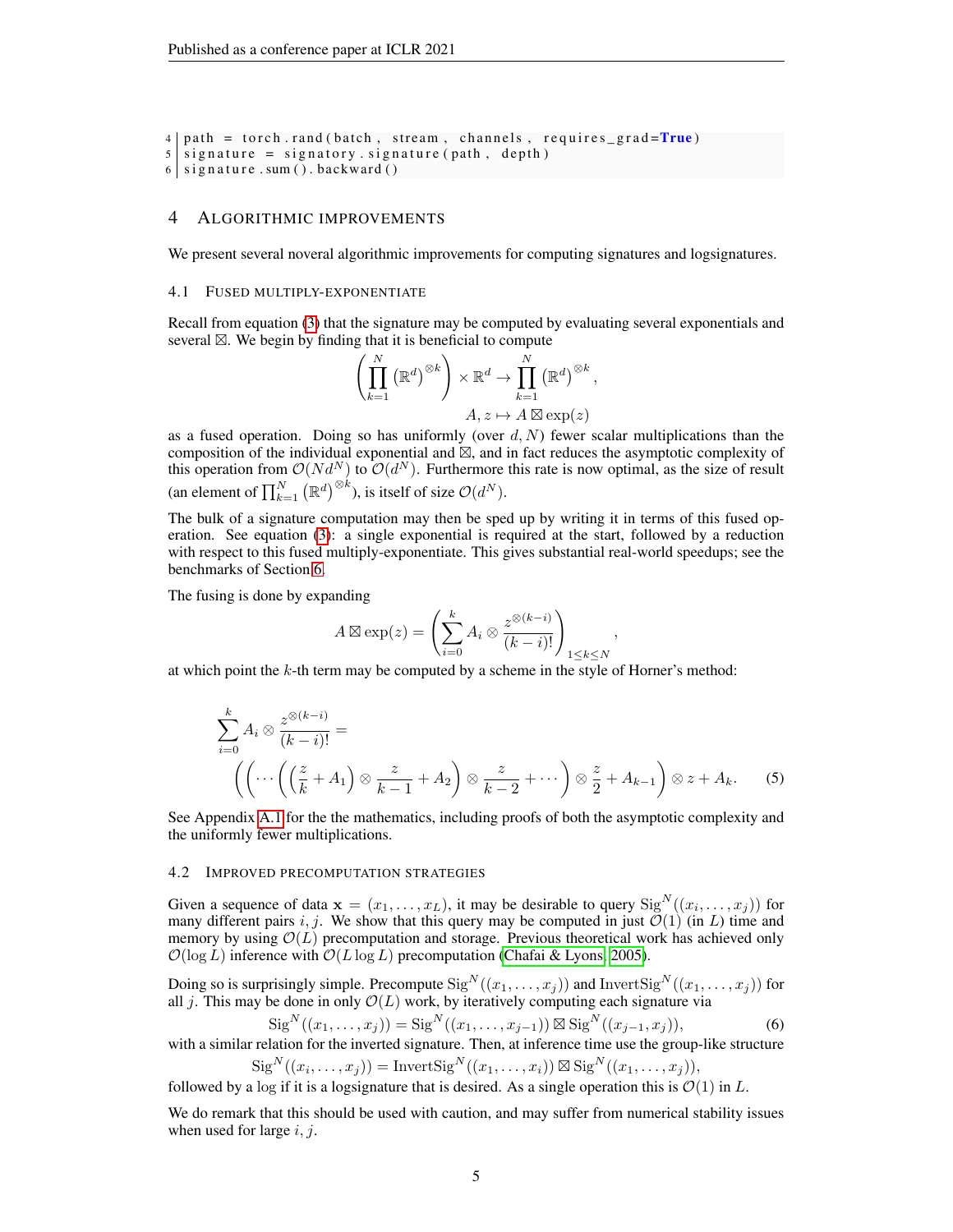# 4.3 MORE EFFICIENT LOGSIGNATURE BASIS

The logsignature transform of a path has multiple possible representations, corresponding to different possible bases of the ambient space, which is typically interpreted as a free Lie algebra [\(Reutenauer, 1993\)](#page-10-13). The *Lyndon basis* is a typical choice [\(Reizenstein & Graham, 2018\)](#page-10-9).

We show that there exists a more computationally efficient basis. It is mathematically unusual, as it is not constructed as a Hall basis. But if doing deep learning, then the choice of basis is (mostly) unimportant if the next operation is a learnt linear transformation.

The Lyndon basis uses *Lyndon brackets* as its basis elements. Meanwhile our new basis uses basis elements that, when written as a sum of Lyndon brackets and expanded as a sum of words, have precisely one word as a Lyndon word. This means that the coefficient of this basis element can be found cheaply, by extracting the coeffient of that Lyndon word from the tensor algebra representation of the logsignature. See Appendix [A.2](#page-14-0) for the full exposition.

# 5 NEW FEATURES

Signatory provides several features not available in previous libraries.

# <span id="page-5-0"></span>5.1 PARALLELISM

There are two main levels of parallelism. First is naïve parallelism over the batch dimension. Second, we observe that equation [\(3\)](#page-2-2) takes the form of a noncommutative reduction with respect to the fused multiply-exponentiate. The operation  $\boxtimes$  is associative, and so this may be parallelised in the usual way for reductions, by splitting the computation up into chunks.

Parallelism on the CPU is implemented with OpenMP. For speed the necessary operations are written in terms of C++ primitives, and then bound into PyTorch.

# 5.2 GPU SUPPORT

An important feature is GPU support, which is done via the functionality available through LibTorch. It was a deliberate choice not to write CUDA code; this is due to technical reasons for distributing the library in a widely-compatible manner. See Appendix [B.](#page-16-0)

There are again two levels of parallelism, as described in the previous section.

When the (log)signature transform is part of a deep learning model trained on the GPU, then GPU support offers speedups not just from the use of a GPU over the CPU, but also obviates the need for copying the data to and from the GPU.

# 5.3 BACKPROPAGATION

Crucial for any library used in deep learning is to be able to backpropagate through the provided operations. Signatory provides full support for backpropagation through every provided operation. There has previously only been limited support for backpropagation through a handful of simple operations, via the iisignature library [\(Reizenstein & Graham, 2018\)](#page-10-9).

The backpropagation computations are handwritten, rather than being generated autodifferentiably. This improves the speed of the computation by using C++ primitives rather than high-level tensors, and furthermore allows for improved memory efficiency, by exploiting a reversibility property of the signature [\(Reizenstein, 2019,](#page-10-14) Section 4.9.3). We discuss backpropagation in more detail in Appendix [C.](#page-16-1)

# 5.4 INVERTED SIGNATURES AND LOGSIGNATURES

Signatory provides the capability to compute inverted signatures and logsignatures, via the optional inverse argument to the signature and logsignature functions. This is primarily a convenience as

$$
Sig^{N}((x_1, ..., x_L))^{-1} = Sig^{N}((x_L, ..., x_1)).
$$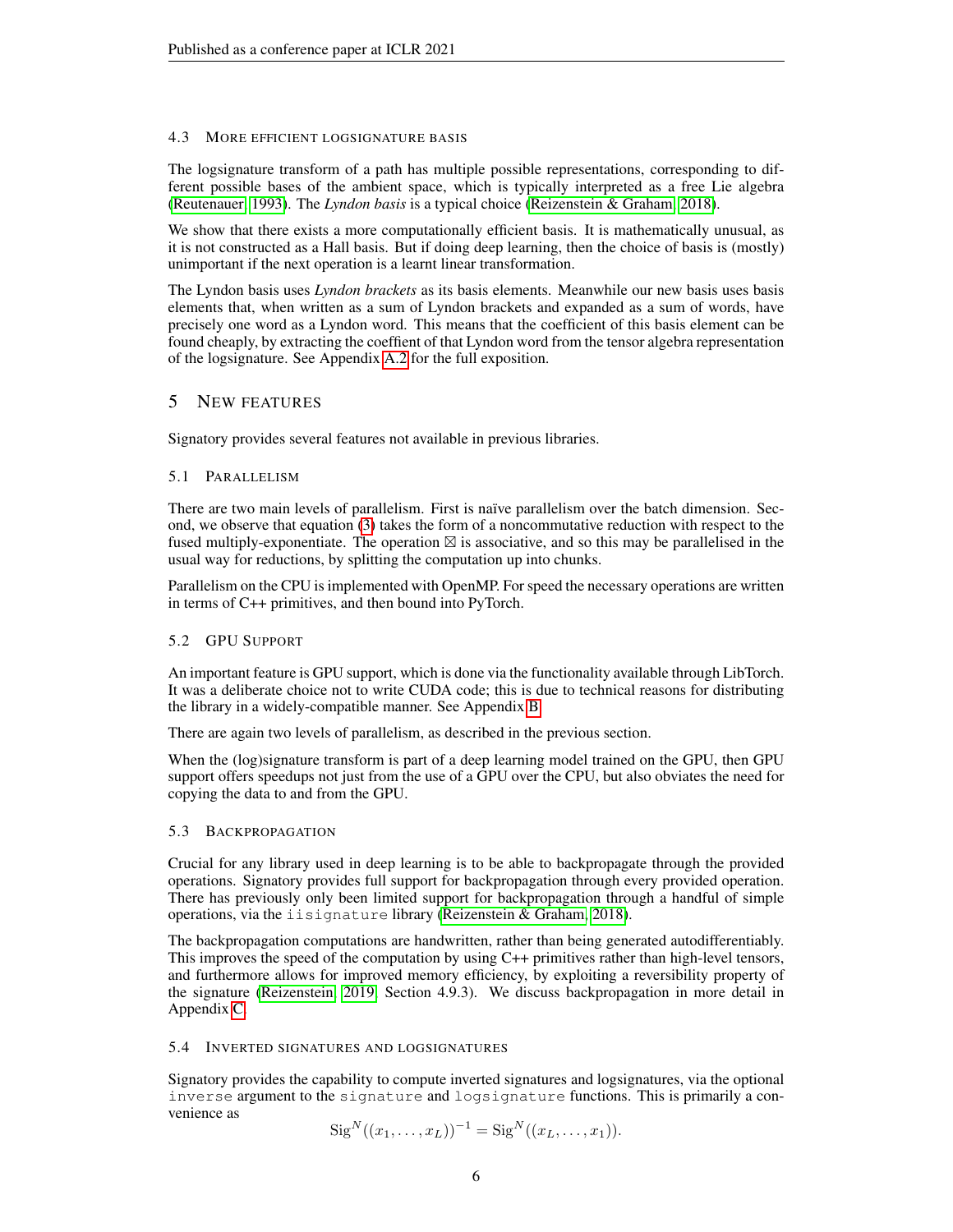# 5.5 EXPLOITING THE GROUPLIKE STRUCTURE

It is often desirable to compute (inverted) (log)signatures over multiple intervals of the same sequence of data. These calculations may jointly be accomplished more efficiently than by evaluating the signature transform over every interval separately. In some cases, if the original data has been discarded and only its signature is now known, exploiting this structure is the only way to perform the computation.

Here we detail several notable cases, and how Signatory supports them. In all cases the aim is to provide a flexible set of tools that may be used together, so that wherever possible unecessary recomputation may be elided. Their use is also discussed in the documentation, including examples.

Combining adjacent intervals Recall equation [\(2\)](#page-2-3). If the two signatures on the right hand side of the equation are already known, then the signature of the overall sequence of data may be computed using only a single  $\boxtimes$  operation, without re-iterating over the data.

This operation is provided for by the multi\_signature\_combine and signature\_combine functions.

**Expanding intervals** Given a sequence of data  $(x_1, \ldots, x_L) \in S(\mathbb{R}^d)$ , a scenario that is particularly important for its use in Section [4.2](#page-4-0) is to compute the signature of expanding intervals of the data.<sup>[5](#page-6-1)</sup>

$$
(\text{Sig}^N((x_1,x_2)), \text{Sig}^N((x_1,x_2,x_3)), \ldots, \text{Sig}^N((x_1,\ldots,x_L))).
$$

This may be interpreted as a sequence of signatures, that is to say an element of  $\mathcal{S}\left(\prod_{k=1}^N \left(\mathbb{R}^d\right)^{\otimes k}\right)$ .

By equation [\(6\)](#page-4-1), this may be done efficiently in only  $\mathcal{O}(L)$  work, and with all the earlier signatures available as byproducts, for free, of computing the final element  $\text{Sig}^N((x_1, \ldots, x_L)).$ 

This is handled by the optional stream argument to the signature function and to the logsignature function.

Arbitrary intervals Given a sequence of data  $x = (x_1, \ldots, x_L)$ , it may be desirable to query  $\text{Sig}^N((x_i,\ldots,x_j))$  for many  $i, j$  such that  $1 \leq i < j \leq L$ , as in Section [4.2.](#page-4-0) Using the efficient precomputation strategy described there, Signatory provides this capability via the Path class.

**Keeping the signature up-to-date** Suppose we have a sequence of data  $(x_1, \ldots, x_L) \in S(\mathbb{R}^d)$ whose signature  $\text{Sig}^N((x_1, \ldots, x_L))$  has already been computed. New data subsequently arrives, some  $(x_{L+1},...,x_{L+M}) \in \mathcal{S}(\mathbb{R}^d)$ , and we now wish to update our computed signature, for example to compute the sequence of signatures

$$
(\text{Sig}^N((x_1,\ldots,x_{L+1})),\ldots,\text{Sig}^N((x_1,\ldots,x_{L+M}))).\tag{7}
$$

This could done by computing the signatures over  $(x_{L+1}, \ldots, x_{L+M})$ , and combining them together as above. However, if these signatures (over  $(x_{L+1},...,x_{L+M})$ ) are not themselves of interest, then this approach may be improved upon, as this only exploits the grouplike structure, but not the fused multiply-exponentiate described in Section [4.1.](#page-4-2)

Computing them in this more efficient way may be handled via the basepoint and initial arguments to the signature function, and via the update method of the Path class.

# <span id="page-6-0"></span>6 BENCHMARK PERFORMANCE

We are aware of two existing software libraries providing similar functionality,  $\epsilon s i g$  [\(Lyons, 2017\)](#page-9-10) and iisignature [\(Reizenstein & Graham, 2018\)](#page-10-9). We ran a series of benchmarks against the latest versions of both of these libraries, namely esig 0.6.31 and iisignature 0.24. The computer used was equipped with a Xeon E5-2960 v4 and a Quadro GP100, and was running Ubuntu 18.04 and Python 3.7.

<span id="page-6-1"></span><sup>&</sup>lt;sup>5</sup>Note that we start with  $\text{Sig}^N((x_1, x_2))$ , as two is the shortest a sequence of data can be to define a path; see Definition [4.](#page-2-4)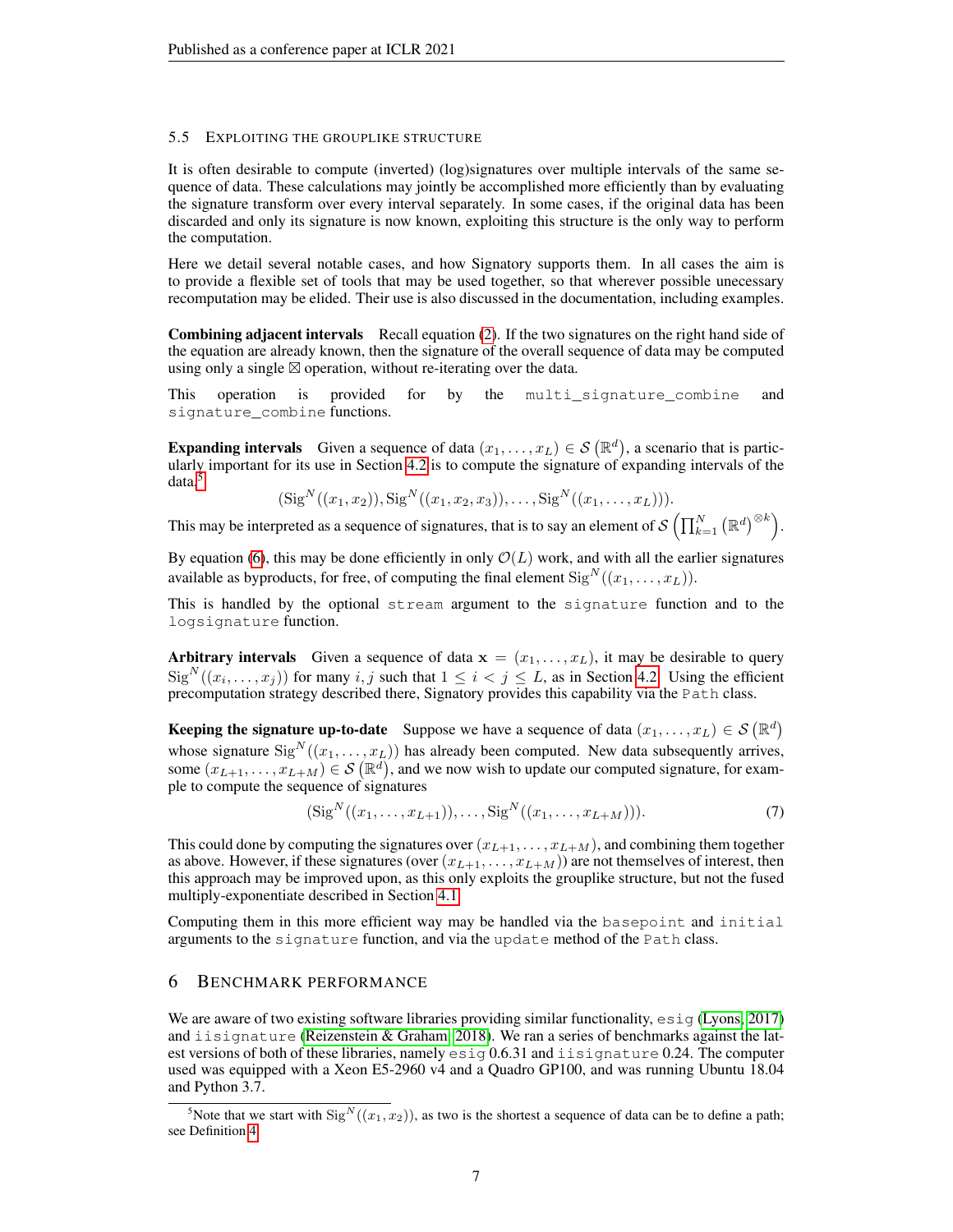<span id="page-7-1"></span>

Figure 1: Time taken on benchmark computations to compute the signature transform.  $\epsilon \sin \alpha$  is only shown for small operations as it is incapable of larger operations. Note the logarithmic scale.



Figure 2: Time taken on benchmark computations to backpropagate through the signature transform. esig is not shown as it is incapable of computing backward operations. Note the logarithmic scale.

### 6.1 DIRECT COMPARISON

For esig and iisignature we report run time on the CPU, whilst for Signatory we report run time on the GPU, CPU with parallelism, and CPU without parallelism. As it is in principle possible to parallelise these alternative libraries using Python's multiprocessing module<sup>[6](#page-7-0)</sup>, the most important comparisons are to Signatory on the CPU without parallelism (representing like-for-like computational resources), and on the GPU (representing the best possible performance).

We begin with a benchmark for the forward operation through the signature transform. We consider a batch of 32 sequences, of length 128. We then investigate the scaling as we vary either the number of channels (over  $2-7$ ) in the input sequences, or the depth (over  $2-9$ ) of the signature transform. For varying channels, the depth was fixed at 7. For varying depths, the channels was fixed at 4.

Every test case is repeated 50 times and the fastest time taken. See Figure [1.](#page-7-1) Note the logarithmic scale.

We observe that iisignature is Signatory's strongest competitor in all cases. Signatory and iisignature are comparable for the very smallest of computations. As the computation increases in size, then the CPU implementations of Signatory immediately overtake iisignature, followed by the GPU implementation.

For larger computations, Signatory can be orders of magnitude faster. For example, to compute the signature transform with depth and number of channels both equal to 7, then iisignature takes 20.9 seconds to perform the computation. In contrast, running on the CPU without parallelism,

<span id="page-7-0"></span><sup>&</sup>lt;sup>6</sup>Subject to nontrivial overhead.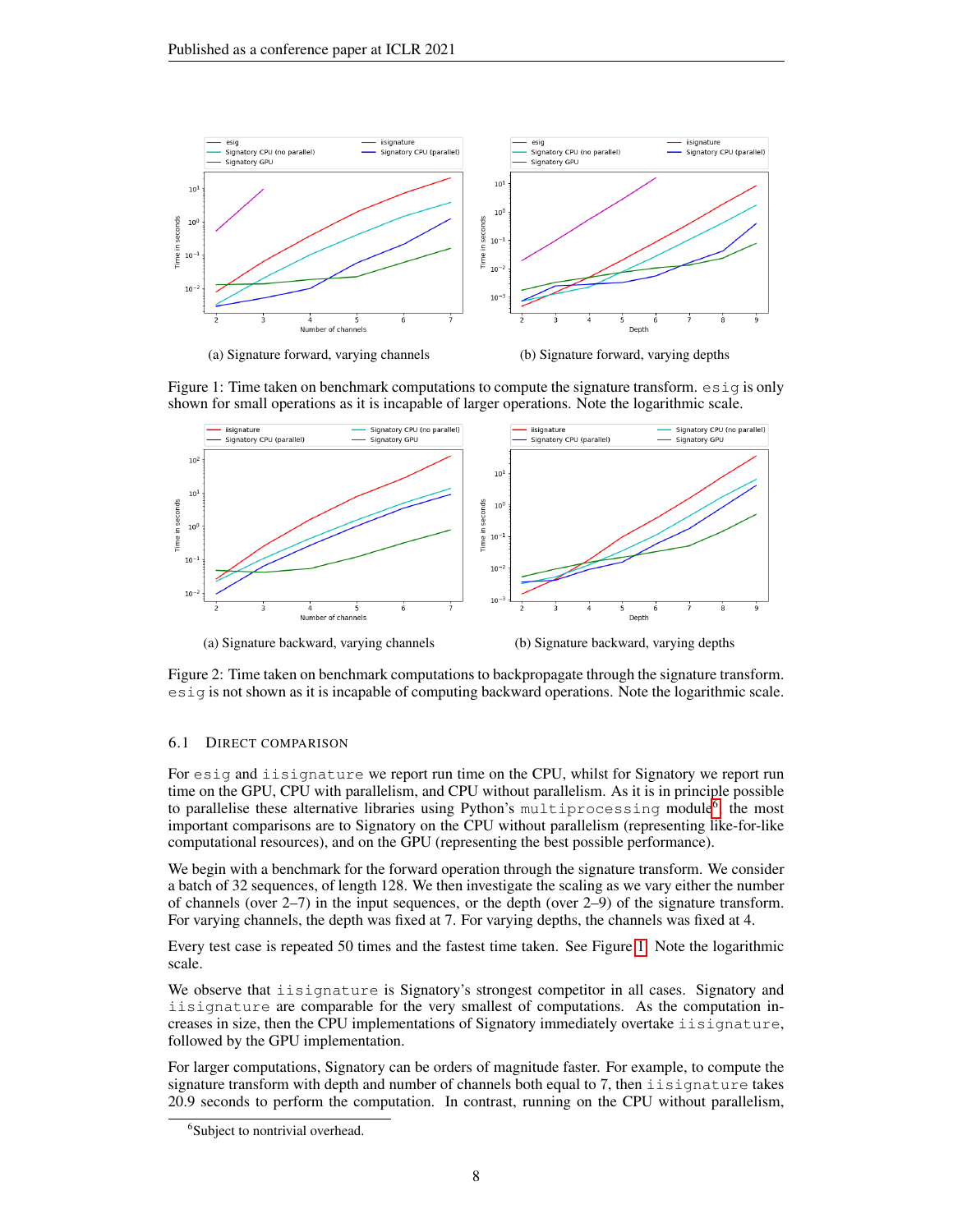Signatory takes only 3.8 seconds, which represents a  $5.5\times$  speedup. We emphasise that the same computational resources (including lack of parallelism) were used for both. To see the benefits of a GPU implementation over a CPU implementation—the primary motivation for Signatory's existence—then we observe that Signatory takes only 0.16 seconds to compute this same operation. Compared to the best previous alternative in  $i$  isignature, this represents a  $132 \times$  speedup.

Next, we consider the backward operation through the signature transform. We vary over multiple inputs as before. See Figure [2.](#page-7-1) We again observe the same behaviour. iisignature is Signatory's strongest competitor, but is still orders of magnitude slower on anything but the very smallest of problems. For example, to backpropagate through the signature transform, with depth and number of channels both equal to 7, then Signatory on the CPU without parallelism takes 13.7 seconds. Meanwhile, iisignature takes over 2 minutes – 128 seconds – to perform this computation on like-for-like computational resources. Running Signatory on the GPU takes a fraction of a second, specifically 0.772 seconds. These represent speedups of  $9.4 \times$  and  $166 \times$  respectively.

For further speed benchmarks, a discussion on memory usage benchmarks, the precise numerical values of the graphs presented here, and code to reproduce these benchmarks, see Appendix [D.](#page-17-0) We observe the same consistent improvements on these additional benchmarks.

### 6.2 DEEP LEARNING EXAMPLE

To emphasise the benefit of Signatory to deep learning applications, we consider training a deep signature model [\(Bonnier et al., 2019\)](#page-9-1) on a toy dataset of geometric Brownian motion samples. The samples have one of two different volatilities, and the task is to perform binary classification.

The model sweeps a small feedforward network over the input sequence (to produce a sequence of hidden states), applies the signature transform, and then maps to a binary prediction via a final learnt linear map. This model has learnt parameters prior to the signature transform, and so in particular backpropagation through the signature transform is necessary.

The signature transform is computed either using Signatory, or using iisignature. We train the model on the GPU and plot training loss against wall-clock time.



Figure 3: Loss against wall-clock time for a deep signature model. Both plots are identical; the second plot uses a log-scaled x-axis.

Both models train successfully, but the model using Signatory trains 210 times faster than the one using iisignature. This makes clear how signatures have previously represented the largest computational bottleneck. The improvement of  $210\times$  is even larger than the improvements obtained in the previous section. We attribute this to the fact that iisignature necessarily has the additional overhead copying data from the GPU to the CPU and back again.

# 7 CONCLUSION

We have introduced Signatory, a library for performing functionality related to the signature and logsignature transforms, with a particular focus on applications to machine learning. Notable contributions are the speed of its operation, its GPU support, differentiability of every provided operation, and its novel algorithmic innovations.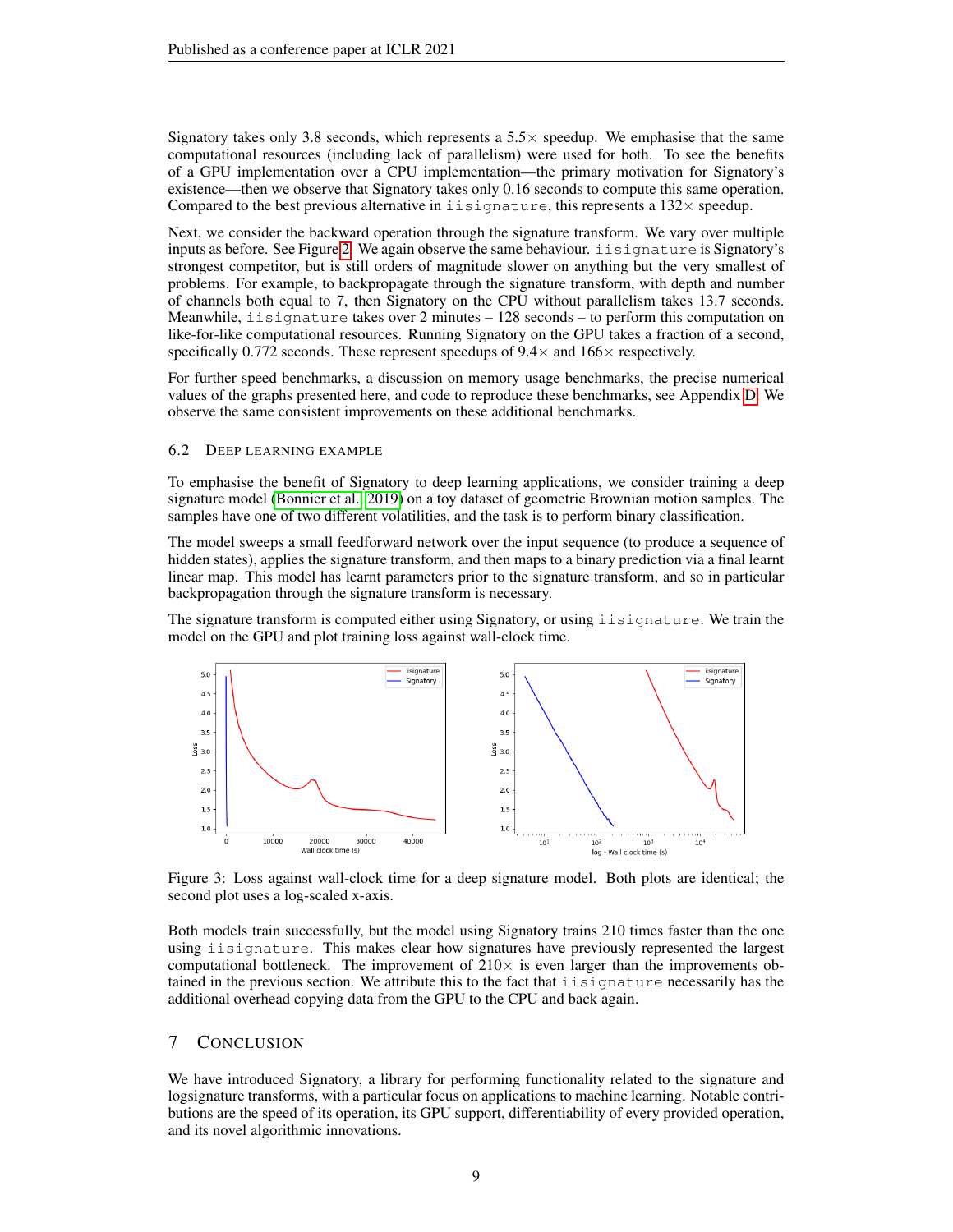#### ACKNOWLEDGEMENTS

This work was supported by the Engineering and Physical Sciences Research Council [EP/L015811/1].

### **REFERENCES**

- <span id="page-9-1"></span>Patric Bonnier, Patrick Kidger, Imanol Pérez Arribas, Cristopher Salvi, and Terry Lyons. Deep signature transforms. In *Neural Information Processing Systems*, 2019.
- <span id="page-9-16"></span>Djalil Chafai and Terry Lyons. Coropa project, 2005. [https://coropa.sourceforge.io/](https://coropa.sourceforge.io/rde/) [rde/](https://coropa.sourceforge.io/rde/).
- <span id="page-9-18"></span>Ricky T. Q. Chen, Yulia Rubanova, Jesse Bettencourt, and David K Duvenaud. Neural Ordinary Differential Equations. In *Advances in Neural Information Processing Systems 31*, pp. 6571– 6583. Curran Associates, Inc., 2018.
- <span id="page-9-6"></span>I. Chevyrev and A. Kormilitzin. A primer on the signature method in machine learning. *arXiv preprint arXiv:1603.03788*, 2016.
- <span id="page-9-15"></span>Christa Cuchiero, Lukas Gonon, Lyudmila Grigoryeva, Juan-Pablo Ortega, and Josef Teichmann. Discrete-time signatures and randomness in reservoir computing. *arXiv:2010.14615*, 2020.

<span id="page-9-3"></span>Adeline Fermanian. Embedding and learning with signatures. *arXiv:1911.13211*, 2019.

- <span id="page-9-19"></span>Amir Gholami, Kurt Keutzer, and George Biros. Anode: Unconditionally accurate memory-efficient gradients for neural odes. *Proceedings of the Twenty-Eighth International Joint Conference on Artificial Intelligence*, 2019.
- <span id="page-9-13"></span>Liam Hodgkinson, Chris van der Heide, Fred Roosta, and Michael Mahoney. Stochastic Normalizing Flows. *arXiv:2002.09547*, 2020.
- <span id="page-9-12"></span>Patrick Kidger. torchcde, 2020. <https://github.com/patrick-kidger/torchcde>.
- <span id="page-9-9"></span>Patrick Kidger, James Morrill, and Terry Lyons. Generalised Interpretable Shapelets for Irregular Time Series. *arXiv:2005.13948*, 2020.
- <span id="page-9-4"></span>Franz J Király and Harald Oberhauser. Kernels for sequentially ordered data. *Journal of Machine Learning Research*, 2019.
- <span id="page-9-7"></span>A. B. Kormilitzin, K. E. A. Saunders, P. J. Harrison, J. R. Geddes, and T. J. Lyons. Application of the signature method to pattern recognition in the cequel clinical trial. *arXiv:1606.02074*, 2016.
- <span id="page-9-17"></span>Pierre Lalonde and Arun Ram. Standard lyndon bases of lie algebras and enveloping algebras. *Transactions of the American Mathematical Society*, 347(5):1821–1830, 1995.
- <span id="page-9-5"></span>D. Levin, T. Lyons, and H. Ni. Learning from the past, predicting the statistics for the future, learning an evolving system. *arXiv:1309.0260*, 2013.
- <span id="page-9-8"></span>Chenyang Li, Xin Zhang, and Lianwen Jin. LPSNet: a novel log path signature feature based hand gesture recognition framework. In *Proceedings of the IEEE International Conference on Computer Vision*, pp. 631–639, 2017.
- <span id="page-9-2"></span>Shujian Liao, Terry Lyons, Weixin Yang, and Hao Ni. Learning stochastic differential equations using rnn with log signature features. 2019.
- <span id="page-9-14"></span>M. Lothaire. Combinatorics on words. 1997.
- <span id="page-9-0"></span>Terry Lyons. Rough paths, signatures and the modelling of functions on streams. *arXiv:1405.4537*, 2014.

<span id="page-9-10"></span>Terry Lyons. esig, 2017. URL <https://esig.readthedocs.io/>.

<span id="page-9-11"></span>Terry Lyons, Michael Caruana, and Thierry Levy. *Differential equations driven by rough paths*. Springer, 2004. École d'Été de Probabilités de Saint-Flour XXXIV - 2004.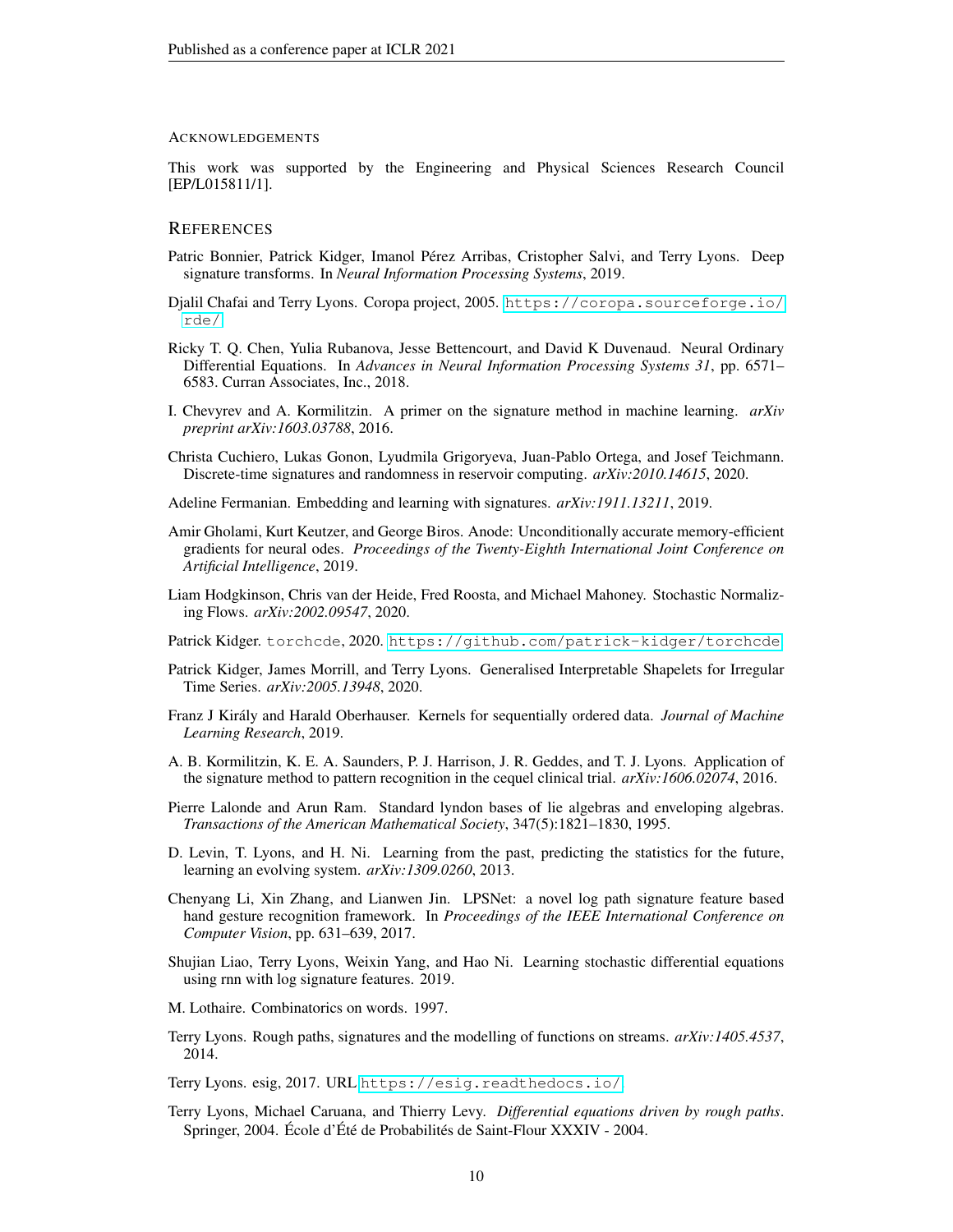- <span id="page-10-15"></span>Terry Lyons, Hao Ni, and Harald Oberhauser. A feature set for streams and an application to highfrequency financial tick data. In *Proceedings of the 2014 International Conference on Big Data Science and Computing*, pp. 1–8, 2014.
- <span id="page-10-0"></span>Terry J Lyons. Differential equations driven by rough signals. *Revista Matemática Iberoamericana*, 14(2):215–310, 1998.
- <span id="page-10-11"></span>Ming Min and Tomoyuki Ichiba. Convolutional Signatures for Sequential Data. *arXiv:2009.06719*, 2020.
- <span id="page-10-7"></span>Michael Moor, Max Horn, Christian Bock, Karsten Borgwardt, and Bastian Rieck. Path Imputation Stratgies for Signature Models. *arXiv:2005.12359*, 2020.
- <span id="page-10-8"></span>James Morrill, Adeline Fermanian, Patrick Kidger, and Terry Lyons. A Generalised Signature Method for Time Series. *arXiv:2006.00873*, 2020a.
- <span id="page-10-3"></span>James Morrill, Patrick Kidger, Cristopher Salvi, James Foster, and Terry Lyons. Neural CDEs for Long Time-Series via the Log-ODE Method. *Machine Learning and the Physical Sciences, NeurIPS Workshop*, 2020b.
- <span id="page-10-1"></span>James Lewis Morrill, Andrey Kormilitzin, Alejo J Nevado-Holgado, Sumanth Swaminathan, Sam Howison, and Terry Lyons. The signature-based model for early detection of sepsis from electronic health records in the intensive care unit. In *International Conference in Computing in Cardiology 2019 (CINC 2019)*, 2019.
- <span id="page-10-12"></span>Hao Ni, Lukasz Szpruch, Magnus Wiese, Shujian Liao, and Baoren Xiao. Conditional Sig-Wasserstein GANs for Time Series Generation. *arXiv:2006.05421*, 2020.
- <span id="page-10-6"></span>Imanol Perez Arribas, Guy M. Goodwin, John R. Geddes, Terry Lyons, and Kate E. A. Saunders. A signature-based machine learning model for distinguishing bipolar disorder and borderline personality disorder. *Translational Psychiatry*, 8(1):274, 2018.
- <span id="page-10-10"></span>Imanol Perez Arribas, Cristopher Salvi, and Lukasz Szpruch. Sig-SDEs model for quantitative finance. *arXiv:2006.00218*, 2020.
- <span id="page-10-14"></span>Jeremy Reizenstein. Iterated-integral signatures in machine learning. 2019. URL [http://wrap.](http://wrap.warwick.ac.uk/131162/) [warwick.ac.uk/131162/](http://wrap.warwick.ac.uk/131162/).
- <span id="page-10-9"></span>Jeremy Reizenstein and Benjamin Graham. The iisignature library: efficient calculation of iteratedintegral signatures and log signatures. *arXiv:1802.08252*, 2018.
- <span id="page-10-13"></span>Christophe Reutenauer. *Free Lie Algebras*. Clarendon Press, 1993.
- <span id="page-10-2"></span>Csaba Toth and Harald Oberhauser. Bayesian Learning from Sequential Data using Gaussian Processes with Signature Covariances. *International Conference on Machine Learning*, 2020.
- <span id="page-10-4"></span>Weixin Yang, Lianwen Jin, and Manfei Liu. Deepwriterid: An end-to-end online text-independent writer identification system. *IEEE Intelligent Systems*, 31(2):45–53, 2016a.
- <span id="page-10-5"></span>Weixin Yang, Lianwen Jin, Hao Ni, and Terry Lyons. Rotation-free online handwritten character recognition using dyadic path signature features, hanging normalization, and deep neural network. In *2016 23rd International Conference on Pattern Recognition (ICPR)*, pp. 4083–4088. IEEE, 2016b.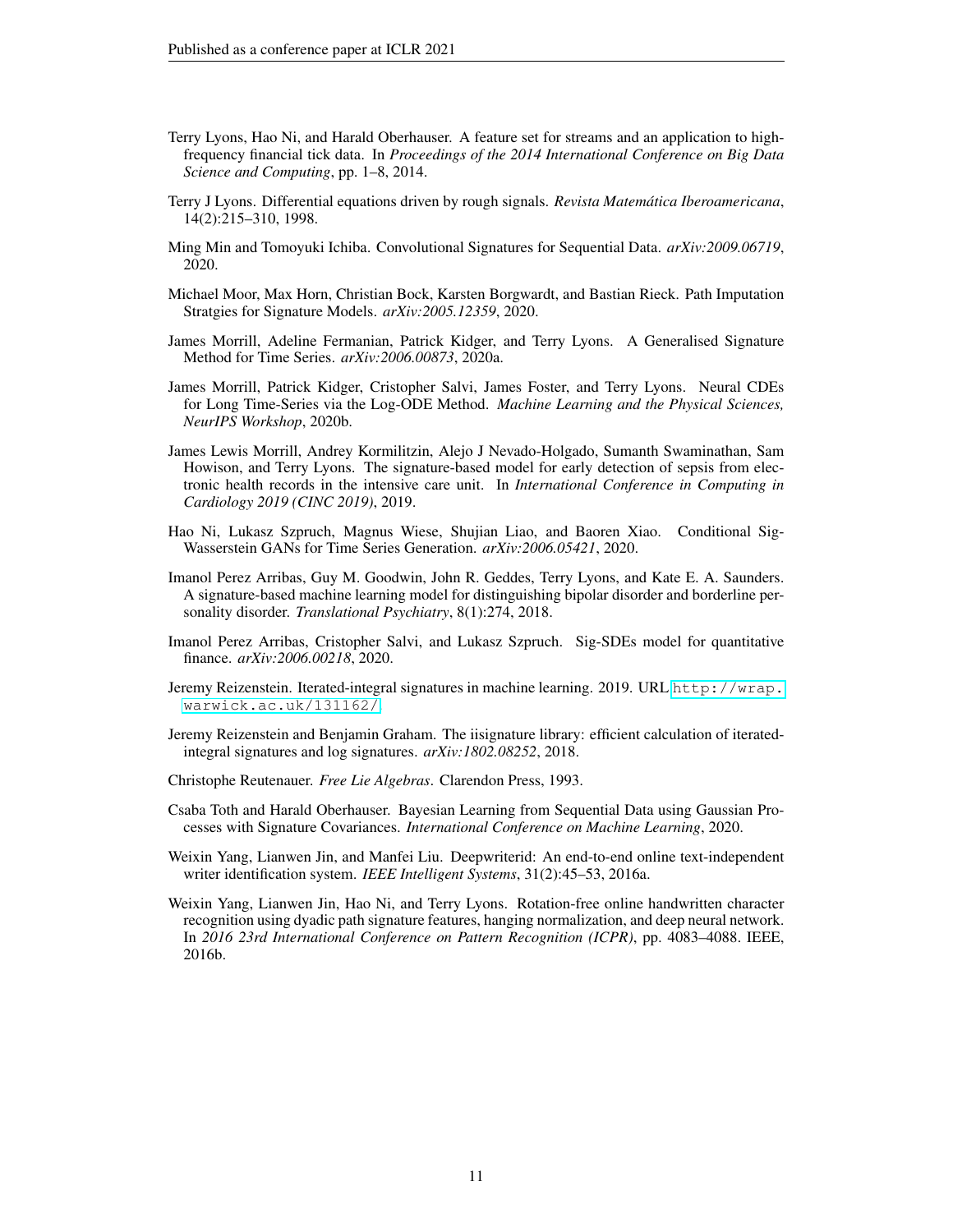# A FURTHER DETAILS OF ALGORITHMIC IMPROVEMENTS

# <span id="page-11-0"></span>A.1 FUSED MULTIPLY-EXPONENTIATE

The conventional way to compute a signature is to iterate through the computation described by equation [\(3\)](#page-2-2): for each new increment, take its exponential, and  $\overline{\boxtimes}$  it on to what has already been computed; repeat.

Our proposed alternate way is to fuse the exponential and  $\boxtimes$  into a single operation, and then iteratively perform this fused operation.

We now count the number of multiplications required to compute

$$
\left(\prod_{k=1}^{N} (\mathbb{R}^{d})^{\otimes k}\right) \times \mathbb{R}^{d} \to \prod_{k=1}^{N} (\mathbb{R}^{d})^{\otimes k},
$$

$$
A, z \mapsto A \boxtimes \exp(z)
$$

for each approach.

We will establish that the fused operation uses fewer multiplications for all possible  $d \geq 1$  and  $N \geq 1$ . We will then demonstrate that it is in fact of a lower asymptotic complexity.

# A.1.1 THE CONVENTIONAL WAY

The exponential is defined as

$$
\exp: \mathbb{R}^d \to \prod_{k=1}^N (\mathbb{R}^d)^{\otimes k},
$$
  

$$
\exp: x \mapsto \left(x, \frac{x^{\otimes 2}}{2!}, \frac{x^{\otimes 3}}{3!}, \dots, \frac{x^{\otimes N}}{N!}\right),
$$

see [Bonnier et al.](#page-9-1) [\(2019,](#page-9-1) Proposition 15).

Note that every tensor in the exponential is symmetric, and so in principle requires less work to compute than its number of elements would suggest. For the purposes of this analysis, to give the benefit of the doubt to a competing method, we shall assume that this is done (although taking advantage of this in practice is actually quite hard [\(Reizenstein & Graham, 2018,](#page-10-9) Section 2)). This takes

$$
\sum_{k=2}^N \left(d+\binom{d+k-1}{k}\right)
$$

scalar multiplications, using the formula for unordered sampling with replacement (Reizenstein  $\&$ [Graham, 2018,](#page-10-9) Section 2), under the assumption that each division by a scalar costs the same as a multiplication (which can be accomplished by precomputing their reciprocals and then multiplying by them).

Next, we need to count the number of multiplications to perform a single  $\boxtimes$ .

Let

$$
A, B \in \prod_{k=1}^{N} (\mathbb{R}^{d})^{\otimes k}.
$$

Let  $A = (A_1, \ldots, A_N)$ , with

$$
A_i = (A_i^{j_1, ..., j_i})_{1 \leq j_1, ..., j_i \leq d},
$$

and every  $A_i^{j_1,...,j_i} \in \mathbb{R}$ . Additionally let  $A_0 = 1$ . Similarly for B. Then  $\boxtimes$  is defined by

$$
\boxtimes: \left(\prod_{k=1}^{N} (\mathbb{R}^{d})^{\otimes k}\right) \times \left(\prod_{k=1}^{N} (\mathbb{R}^{d})^{\otimes k}\right) \to \prod_{k=1}^{N} (\mathbb{R}^{d})^{\otimes k},
$$

$$
\boxtimes: A, B \mapsto \left(\sum_{i=0}^{k} A_{i} \otimes B_{k-i}\right)_{1 \leq k \leq N},
$$
(8)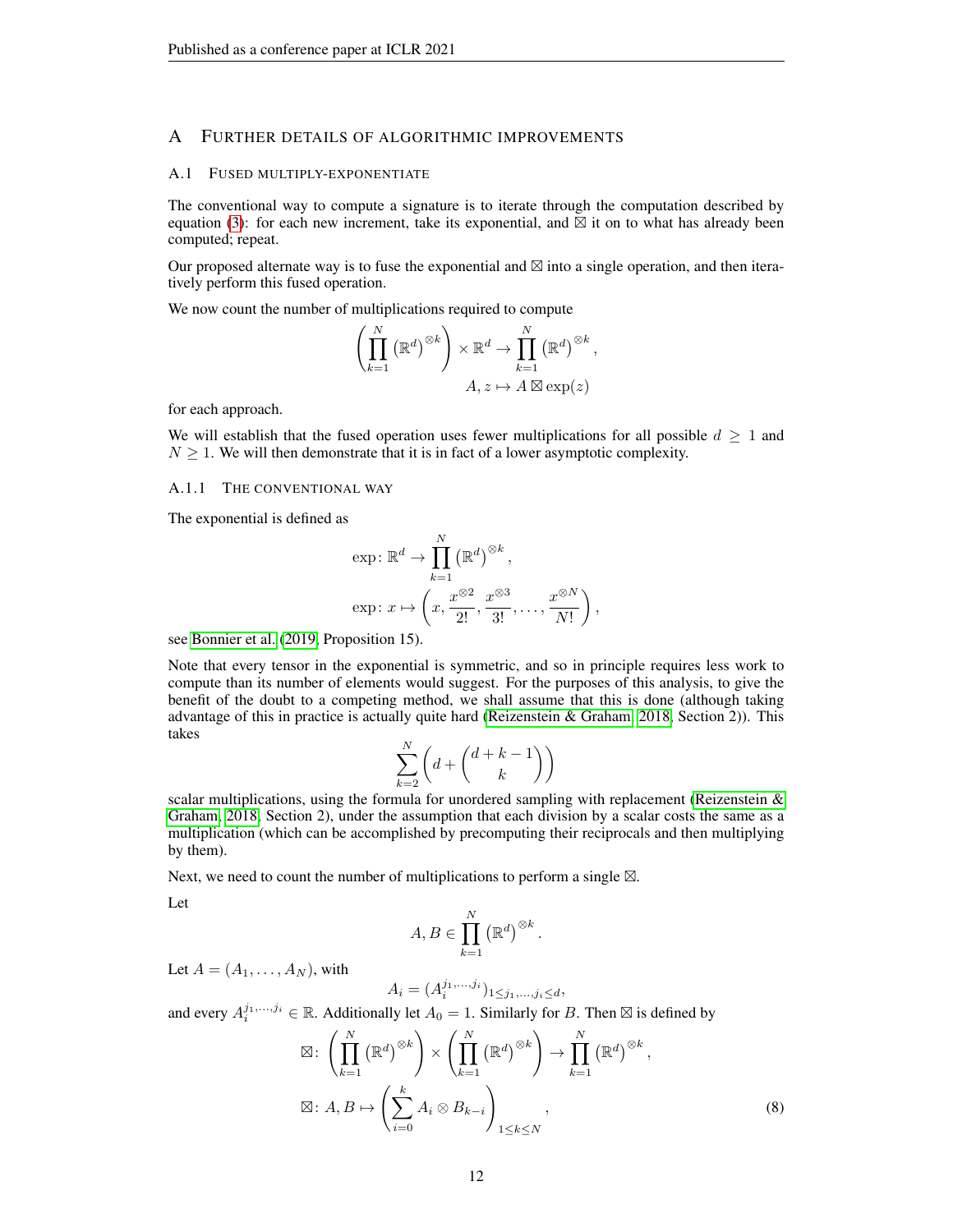where each

$$
A_i \otimes B_{k-i} = \left( A_i^{j_1, \dots, j_i} B_{k-i}^{\hat{j}_1, \dots, \hat{j}_{k-i}} \right)_{1 \leq j_1, \dots, j_i, \hat{j}_1, \dots, \hat{j}_{k-i} \leq d}
$$

is the usual tensor product, the result is thought of as a tensor in  $(\mathbb{R}^d)^{\otimes k}$ , and the summation is taken in this space. See [Bonnier et al.](#page-9-1) [\(2019,](#page-9-1) Definition A.13).

To the authors' knowledge there has been no formal analysis of a lower bound on the computational complexity of  $\boxtimes$ , and there is no better way to compute it than naïvely following this definition. This, then, requires

$$
\sum_{k=1}^{N} \sum_{i=1}^{k-1} \sum_{j_1, \dots, j_i=1}^{d} \sum_{\hat{j}_1, \dots, \hat{j}_{k-i}=1}^{d} 1 = \sum_{k=1}^{N} \sum_{i=1}^{k-1} d^k
$$

$$
= \sum_{k=1}^{N} (k-1)d^k
$$

scalar multiplications.

Thus the overall cost of the conventional way involves

<span id="page-12-1"></span>
$$
C(d, N) = \sum_{k=2}^{N} \left( d + \binom{d+k-1}{k} \right) + \sum_{k=1}^{N} (k-1)d^k
$$
 (9)

<span id="page-12-0"></span>,

scalar multiplications.

# A.1.2 THE FUSED OPERATION

Let  $A \in \prod_{k=1}^N \left( \mathbb{R}^d \right)^{\otimes k}$  and  $z \in \mathbb{R}^d$ . Then

$$
A \boxtimes \exp(z) = \left(\sum_{i=0}^{k} A_i \otimes \frac{z^{\otimes (k-i)}}{(k-i)!}\right)_{1 \leq k \leq N}
$$

where the  $k$ -th term may be computed by a scheme in the style of Horner's method:

$$
\sum_{i=0}^{k} A_i \otimes \frac{z^{\otimes (k-i)}}{(k-i)!} = \left( \left( \cdots \left( \left( \frac{z}{k} + A_1 \right) \otimes \frac{z}{k-1} + A_2 \right) \otimes \frac{z}{k-2} + \cdots \right) \otimes \frac{z}{2} + A_{k-1} \right) \otimes z + A_k. \tag{10}
$$

As before, we assume that the reciprocals  $\frac{1}{2}, \ldots, \frac{1}{N}$  have been precomputed, so that each division costs the same as a multiplication.

Then we begin by computing  $z/2, \ldots, z/N$ , which takes  $d(N - 1)$  multiplications.

Computing the k-th term as in equation [\(10\)](#page-12-0) then involves  $d^2 + d^3 + \cdots + d^k$  multiplications. This is because, working from innermost bracket to outermost, the first ⊗ produces a  $d \times d$  matrix as the outer product of two size d vectors, and may thus be computed with  $d^2$  multiplications; the second  $\otimes$  produces a  $d \times d \times d$  tensor from a  $d \times d$  matrix and a size d vector, and may thus be computed with  $d^3$  multiplications; and so on.

Thus the overall cost of a fused multiply-exponentiate is

$$
\mathcal{F}(d, N) = d(N - 1) + \sum_{k=1}^{N} \sum_{i=2}^{k} d^{i}
$$
\n(11)

scalar multiplications.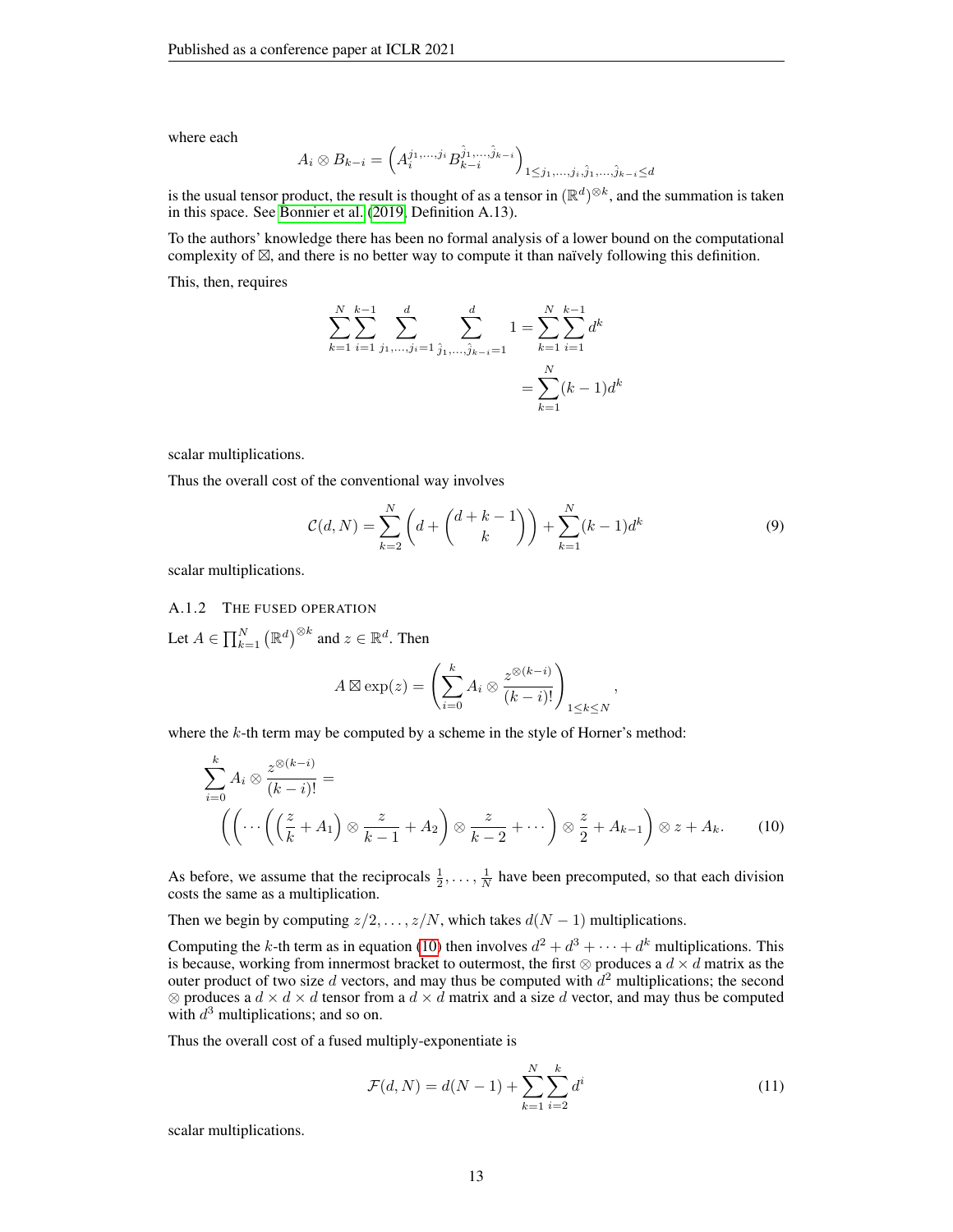### A.1.3 COMPARISON

We begin by establishing the uniform bound  $\mathcal{F}(d, N) \leq \mathcal{C}(d, N)$  for all  $d \geq 1$  and  $N \geq 1$ . First suppose  $d = 1$ . Then

$$
\mathcal{F}(1, N) = (N - 1) + \sum_{k=1}^{N} (k - 1)
$$
  
\n
$$
\leq 2(N - 1) + \sum_{k=1}^{N} (k - 1)
$$
  
\n
$$
= \mathcal{C}(1, N).
$$

Now suppose  $N = 1$ . Then

$$
\mathcal{F}(d,1) = 0 = \mathcal{C}(d,1).
$$

Now suppose  $N = 2$ . Then

<span id="page-13-1"></span>
$$
\mathcal{F}(d,2) = d + d^2
$$
  
\n
$$
\leq d + \binom{d+1}{2} + d^2
$$
  
\n
$$
= \mathcal{C}(d,2)
$$

Now suppose  $d \geq 2$  and  $N \geq 3$ . Then

$$
\mathcal{F}(d, N) = d(N - 1) + \sum_{k=1}^{N} \sum_{i=2}^{k} d^{i}
$$

$$
= \frac{d^{N+2} - d^{3} - (N - 1)d^{2} + (N - 1)d}{(d - 1)^{2}}.
$$
(12)

And

<span id="page-13-2"></span>
$$
\mathcal{C}(d, N) = \sum_{k=2}^{N} \left( d + \binom{d+k-1}{k} \right) + \sum_{k=1}^{N} (k-1)d^k
$$
  
\n
$$
\geq \sum_{k=1}^{N} (k-1)d^k
$$
  
\n
$$
= \frac{(N-1)d^{N+2} - Nd^{N+1} + d^2}{(d-1)^2}.
$$
 (13)

Thus we see that it suffices to show that

$$
d^{N+2} - d^3 - (N-1)d^2 + (N-1)d \le (N-1)d^{N+2} - Nd^{N+1} + d^2,
$$

for  $d \geq 2$  and  $N \geq 3$ . That is,

<span id="page-13-0"></span>
$$
0 \le d^{N+1}(d(N-2) - N) + d(d^2 + N(d^2 - 1) + 1). \tag{14}
$$

At this point  $d = 2$ ,  $N = 3$  must be handled as a special case, and may be verified by direct evaluation of equation [\(14\)](#page-13-0). So now assume  $d \geq 2$ ,  $N \geq 3$ , and that  $d = 2$ ,  $N = 3$  does not occur jointly. Then we see that equation [\(14\)](#page-13-0) is implied by

$$
0 \le d(N-2) - N
$$
 and  $0 \le d^2 + N(d^2 - 1) + 1$ .

The second condition is trivially true. The first condition rearranges to  $N/(N-2) \le d$ , which is now true for  $d \geq 2$ ,  $N \geq 3$  with  $d = 2$ ,  $N = 3$  not jointly true.

This establishes the uniform bound  $\mathcal{F}(d, N) \leq \mathcal{C}(d, N)$ .

Checking the asymptotic complexity is much more straightforward. Consulting equations [\(12\)](#page-13-1) and [\(13\)](#page-13-2) shows that  $\mathcal{F}(d,n) = \mathcal{O}(d^N)$  whilst  $\mathcal{C}(d,N) = \Omega(Nd^N)$ . And in fact as  $\binom{d+k-1}{k} \leq d^k$  then equation [\(9\)](#page-12-1) demonstrates that  $C(d, N) = \mathcal{O}(Nd^N)$ .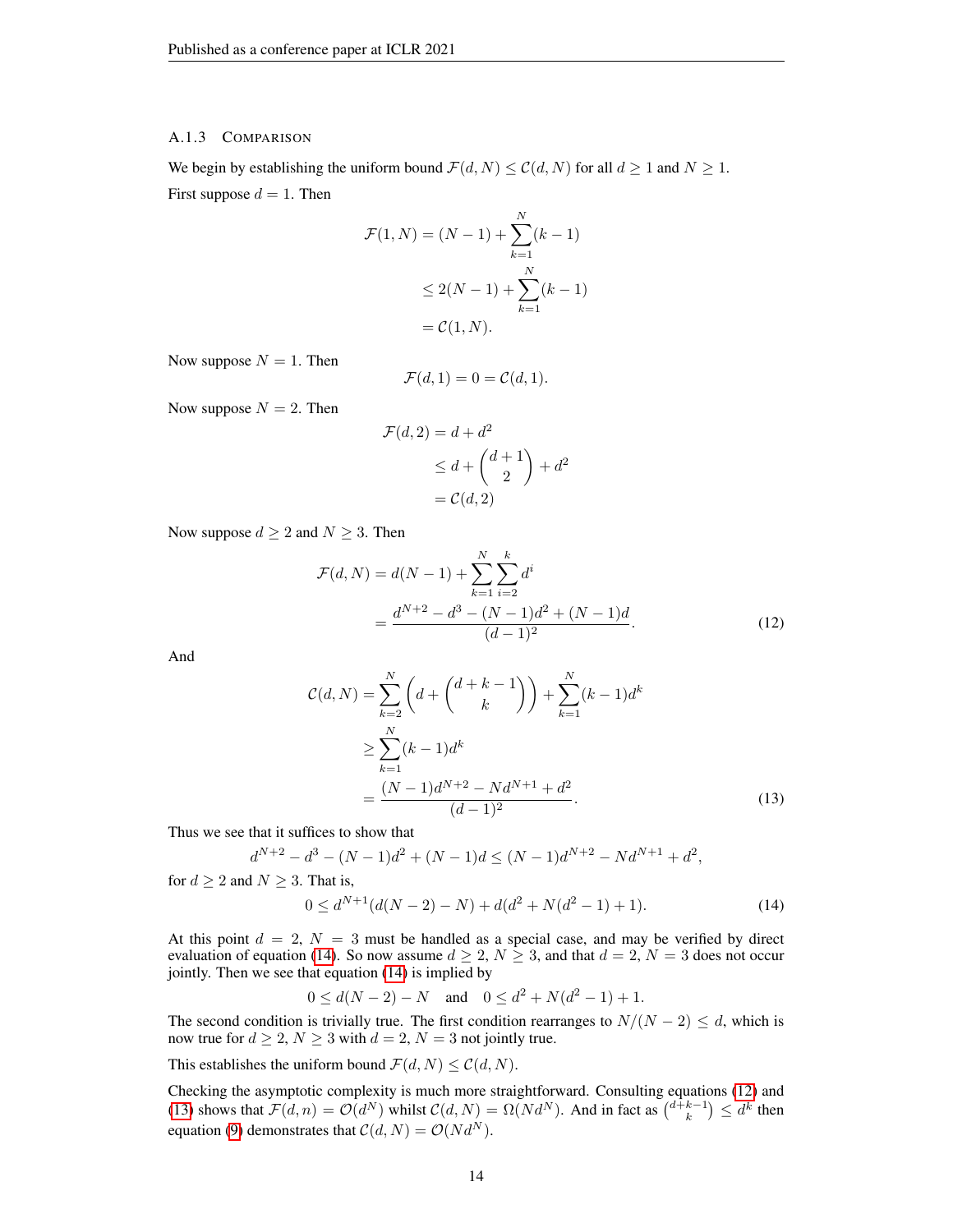### <span id="page-14-0"></span>A.2 LOGSIGNATURE BASES

We move on to describing our new more efficient basis for the logsignature.

#### A.2.1 WORDS, LYNDON WORDS, AND LYNDON BRACKETS

Let  $\mathcal{A} = \{a_1, \ldots, a_d\}$  be a set of d letters. Let  $\mathcal{A}^{+N}$  be the set of all words in these letters, of length between 1 and N inclusive. For example  $a_1a_4 \in \mathcal{A}^{+N}$  is a word of length two.

Impose the order  $a_1 < a_2 < \cdots < a_d$  on A, and extend it to the lexicographic order on words in  $A^{+N}$  of the same length as each other, so that for example  $a_1a_2 < a_1a_3 < a_2a_1$ . Then a *Lyndon word* [\(Lalonde & Ram, 1995\)](#page-9-17) is a word which comes earlier in lexicographic order than any of its rotations, where rotation corresponds to moving some number of letters from the start of the word to the end of the word. For example  $a_2a_2a_3a_4$  is a Lyndon word, as it is lexicographically earlier than  $a_2a_3a_4a_2$ ,  $a_3a_4a_2a_2$  and  $a_4a_2a_2a_3$ . Meanwhile  $a_2a_2$  is not a Lyndon word, as it is not lexicographically earlier than  $a_2a_2$  (which is a rotation). Denote by  $\mathcal{L}(\mathcal{A}^{+\tilde{N}})$  the set of all Lyndon words of length between 1 and N.

Given any Lyndon word  $w_1 \cdots w_n$  with  $n \geq 2$  and  $w_i \in A$ , we may consider its *longest Lyndon suffix*; that is, the smallest  $j > 1$  for which  $w_j \cdots w_n$  is a Lyndon word. (It is guaranteed to exist as  $w_n$  alone is a Lyndon word.) It is a fact [\(Lalonde & Ram, 1995\)](#page-9-17) that  $w_1 \cdots w_{j-1}$  is then also a Lyndon word. Given a Lyndon word w, we denote by  $w^b$  its longest Lyndon suffix, and by  $w^a$  the corresponding prefix.

Considering spans with respect to  $\mathbb{R}$ , let

$$
[\cdot,\cdot]:\mathrm{span}(\mathcal{A}^{+N})\times\mathrm{span}(\mathcal{A}^{+N})\to\mathrm{span}(\mathcal{A}^{+N})
$$

be the commutator given by

$$
[w, z] = wz - zw,
$$

where wz denotes concatenation of words, distributed over the addition, as w and z belong to a span and thus may be linear combinations of words. For example  $w = 2a_1a_2 + a_1$  and  $z = a_1 + a_3$  gives  $wz = 2a_1a_2a_1 + 2a_1a_2a_3 + a_1a_1 + a_1a_3.$ 

Then define

$$
\phi\colon \mathcal{L}\left(\mathcal{A}^{+N}\right) \to \text{span}(\mathcal{A}^{+N})
$$

by  $\phi(w) = w$  if w is a word of only a single letter, and by

$$
\phi(w) = [\phi(w^a), \phi(w^b)]
$$

otherwise. For example,

$$
\phi(a_1 a_2 a_2) = [[a_1, a_2], a_2]
$$
  
= [a\_1 a\_2 - a\_2 a\_1, a\_2]  
= a\_1 a\_2 a\_2 - 2 a\_2 a\_1 a\_2 + a\_2 a\_2 a\_1.

Now extend  $\phi$  by linearity from  $\mathcal{L}(\mathcal{A}^{+N})$  to  $\text{span}(\mathcal{L}(\mathcal{A}^{+N}))$ , so that

$$
\phi \colon \text{span}(\mathcal{L}(\mathcal{A}^{+N})) \to \text{span}(\mathcal{A}^{+N})
$$

is a linear map between finite dimensional real vector spaces, from a lower dimensional space to a higher dimensional space.

Next, let

$$
\psi \colon \mathcal{A}^{+N} \to \text{span}(\mathcal{L}(\mathcal{A}^{+N}))
$$

be such that  $\psi(w) = w$  if  $w \in \mathcal{L}(\mathcal{A}^{+N})$ , and  $\psi(w) = 0$  otherwise. Extend  $\psi$  by linearity to span $(A^{+N})$ , so that

$$
\psi
$$
: span $({\cal A}^{+N}) \to \text{span}({\cal L}({\cal A}^{+N}))$ 

is a linear map between finite dimensional real vector spaces, from a higher dimensional space to a lower dimensional space.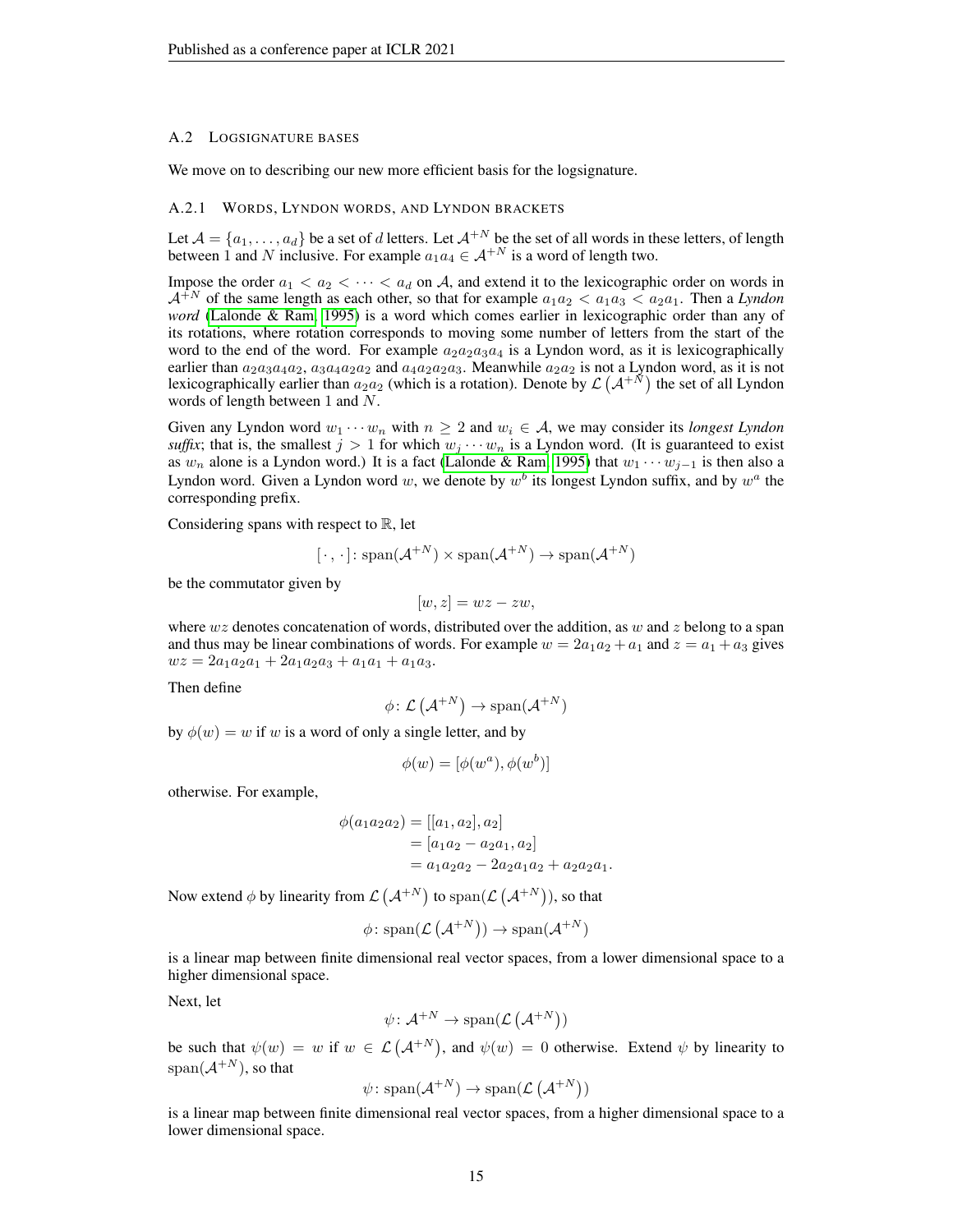#### A.2.2 A BASIS FOR SIGNATURES

Recall that the signature transform maps between spaces as follows.

$$
\operatorname{Sig}^N\colon \mathcal{S}\left(\mathbb{R}^d\right) \to \prod_{k=1}^N \left(\mathbb{R}^d\right)^{\otimes k}.
$$

Let  $\{e_i \mid 1 \leq i \leq d\}$  be the usual basis for  $\mathbb{R}^d$ . Then

<span id="page-15-0"></span>
$$
\{e_{i_1}\otimes\cdots\otimes e_{i_k}\mid 1\leq i_1,\ldots i_k\leq d\}
$$

is a basis for  $(\mathbb{R}^d)^{\otimes k}$ . An arbitrary element of  $\prod_{k=1}^N (\mathbb{R}^d)^{\otimes k}$  may be written as

$$
\left(\sum_{i_1,\dots,i_k=1}^d \alpha_{i_1,\dots,i_k} e_{i_1} \otimes \dots \otimes e_{i_k}\right)_{1 \leq k \leq N} \tag{15}
$$

for some  $\alpha_{i_1,\ldots,i_k}$ .

Then  $\mathcal{A}^{+N}$  may be used to represent a basis for  $\prod_{k=1}^N (\mathbb{R}^d)^{\otimes k}$ . Identify  $e_{i_1} \otimes \cdots \otimes e_{i_k}$  with  $a_{i_1} \cdots a_{i_k}$ . Extend linearly, so as to identify expression [\(15\)](#page-15-0) with the formal sum of words

$$
\sum_{k=1}^{N} \sum_{i_1,\ldots,i_k=1}^{d} \alpha_{i_1,\ldots,i_k} a_{i_1} \cdots a_{i_k}.
$$

With this identification,

<span id="page-15-1"></span>
$$
\text{span}(\mathcal{A}^{+N}) \cong \prod_{k=1}^{N} (\mathbb{R}^{d})^{\otimes k}
$$
 (16)

#### A.2.3 BASES FOR LOGSIGNATURES

Suppose we have some  $x \in \mathcal{S}(\mathbb{R}^d)$ . Using the identification in equation [\(16\)](#page-15-1), then we may attempt to seek some  $x \in \text{span}(\mathcal{L}\left(\mathcal{A}^{+N}\right))$  such that

<span id="page-15-2"></span>
$$
\phi(x) = \log\left(\text{Sig}^N(\mathbf{x})\right). \tag{17}
$$

This is an overdetermined linear system. As a matrix  $\phi$  is tall and thin. However it turns out that image (log) = image  $(\phi)$  and moreover there exists a unique solution [\(Reizenstein & Graham,](#page-10-9) [2018\)](#page-10-9). (That it is an overdetermined system is typically the point of the logsignature transform over the signature transform, as it then represents the same information in less space.)

If  $x = \sum_{\ell \in \mathcal{L}(\mathcal{A}^{+N})} \alpha_{\ell} \ell$ , with  $\alpha_{\ell} \in \mathbb{R}$ , then by linearity

$$
\sum_{\ell \in \mathcal{L}(\mathcal{A}^{+N})} \alpha_{\ell} \phi(\ell) = \log \left( \text{Sig}^N(\mathbf{x}) \right),
$$

so that  $\phi(\mathcal{L}(\mathcal{A}^{+N}))$  is a basis, called the Lyndon basis, of image (log). When calculating the logsignature transform in a computer, then the collection of  $\alpha_\ell$  are a sensible choice for representing the result, and indeed, this is what is done by iisignature. See [Reizenstein & Graham](#page-10-9) [\(2018\)](#page-10-9) for details of this procedure.

However, it turns out that this is unnecessarily expensive. In deep learning, it is typical to apply a learnt linear transformation after a nonlinearity - in which case we largely do not care in what basis we represent the logsignature, and it turns out that we can find a more efficient one.

The Lyndon basis exhibits a particular triangularity property [\(Reutenauer, 1993,](#page-10-13) Theorem 5.1), [\(Reizenstein, 2019,](#page-10-14) Theorem 32), meaning that for all  $\ell \in \mathcal{L}(\mathcal{A}^{+N})$ , then  $\phi(\ell)$  has coefficient zero for any Lyndon word lexicographically earlier than  $\ell$ . This property has already been exploited by iisignature to solve [\(17\)](#page-15-2) efficiently, but we can do better: it means that

$$
\psi \circ \phi \colon \mathrm{span}\left( \mathcal{L}\left( \mathcal{A}^{+N} \right) \right) \to \mathrm{span}\left( \mathcal{L}\left( \mathcal{A}^{+N} \right) \right)
$$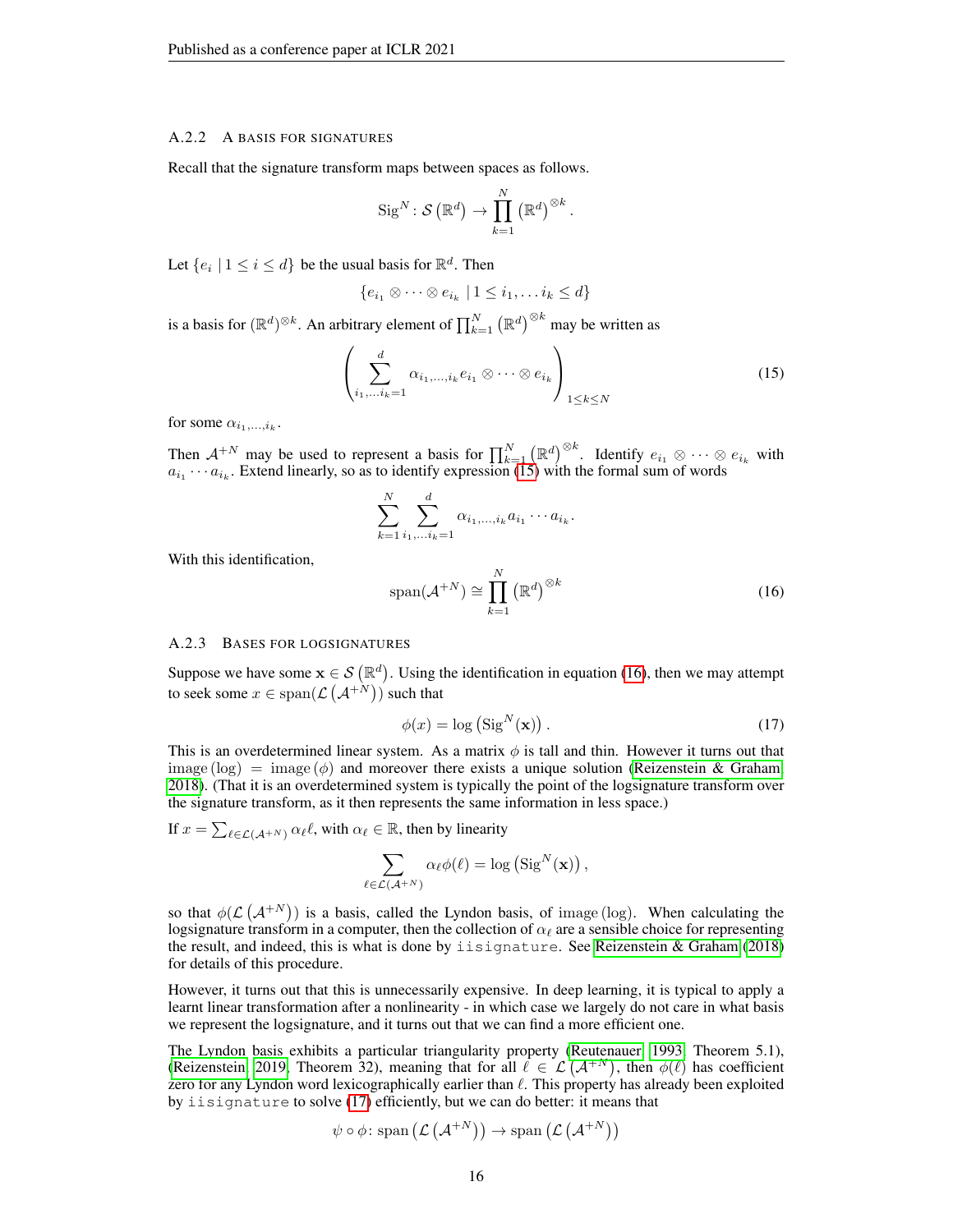is a triangular linear map, and so in particular it is invertible, and defines a change of basis; it is this alternate basis that we shall use instead. Instead of seeking  $x$  as in equation [\(17\)](#page-15-2), we may now instead seek  $z \in \text{span}(\mathcal{L}(\mathcal{A}^{+N}))$  such that

$$
(\phi \circ (\psi \circ \phi)^{-1})(z) = \log (\operatorname{Sig}^{N}(\mathbf{x})).
$$

But now by simply applying  $\psi$  to both sides:

 $z = \psi\left(\log\left(\text{Sig}^N(\mathbf{x})\right)\right).$ 

This is now incredibly easy to compute. Once  $\log(Sig^N(\mathbf{x}))$  has been computed, and interpreted as in equation [\(16\)](#page-15-1), then the operation of  $\psi$  is simply to extract the coefficients of all the Lyndon words, and we are done.

# <span id="page-16-0"></span>B LIBTORCH VS CUDA

LibTorch is the C++ equivalent to the PyTorch library. GPU support in Signatory was provided by using the operations provided by LibTorch.

It was a deliberate choice not to write custom CUDA kernels. The reason for this is as follows. We have to make a choice between distributing source code and distributing precompiled binaries. If we distribute source code, then we rely on users being able to compile CUDA, which is far from a guarantee.

Meanwhile, distributing precompiled binaries is unfortunately not feasible on Linux. C/C++ extensions for Python are typically compiled for Linux using the 'manylinux' specification, and indeed PyPI will only host binaries claiming to be compiled according to this specification. Unfortunately, based on our inspection of its build scripts, PyTorch appears not to conform to this specification. It instead compiles against a later version of Centos than is supported by manylinux, and then subsequently modifies things so as to *seem* compatible with the manylinux specification.

Unpicking precisely how PyTorch does this so that we might duplicate the necessary functionality (as we must necessarily remain compatible with PyTorch as well) was judged a finickity task full of hard-to-test edge cases, that is an implementation detail of PyTorch that should not be relied upon, and that may not remain stable across future versions.

# <span id="page-16-1"></span>C BACKPROPAGATION

Backpropagation is calculated in the usual way, mathematically speaking, by treating the signature and logsignature transforms as a composition of differentiable primitives, as discussed in Section [2.2.](#page-2-5)

The backpropagation computations are handwritten, and are not generated autodifferentiably. This improves the speed of the computation by using C++ primitives, rather than high-level tensors.

### C.1 REVERSIBILITY

Moreover, it allows us to exploit a reversibility property of the signature [\(Reizenstein, 2019\)](#page-10-14). When backpropagating through any forward operation, then typically the the forward results are stored in memory, as these are used in the backward pass.

However, recall the grouplike structure of the signature; in particular this means that

<span id="page-16-2"></span>
$$
SigN((x1,...,xL-1)) = SigN((x1,...,xL)) \boxtimes SigN((xL-1,xL))-1.
$$
  
= Sig<sup>N</sup>((x<sub>1</sub>,...,x<sub>L</sub>)) \boxtimes Sig<sup>N</sup>((x<sub>L</sub>,x<sub>L-1</sub>)). (18)

Consider the case of  $\text{Sig}^N((x_1, \ldots, x_L))$  by iterating through equation [\(3\)](#page-2-2) from left to right. Reversibility means we do not need to store the intermediate computations  $\text{Sig}^N((x_1, \ldots, x_j))$ : given the final  $\text{Sig}^N((x_1,\ldots,x_L))$ , we can recover  $\text{Sig}^N((x_1,\ldots,x_j))$  in the order that they are needed in the backward pass by repeatedly applying equation [\(18\)](#page-16-2).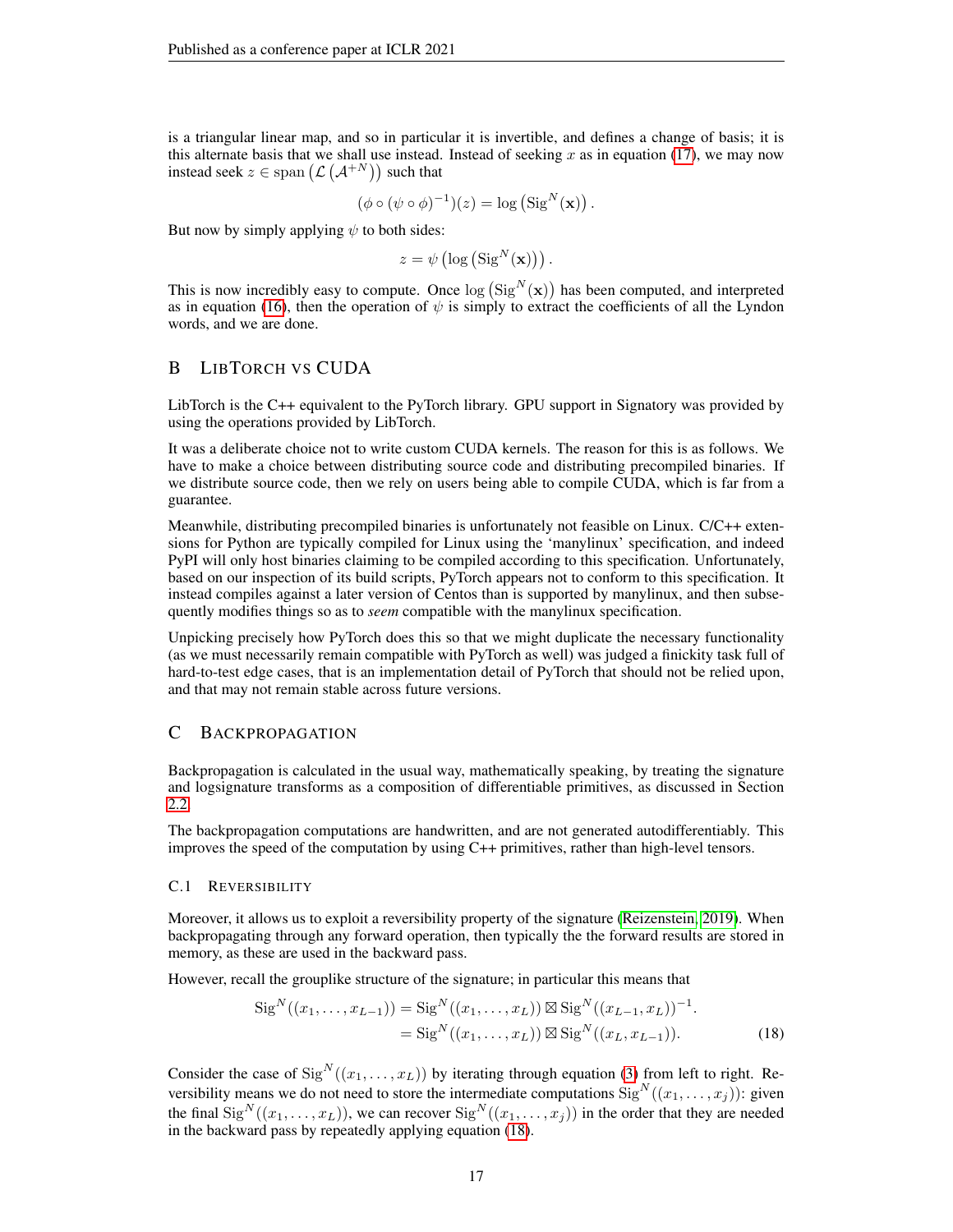We remark in Section [2.5](#page-3-1) that the signature may be interpreted as the solution to a differential equation. This recomputation procedure actually corresponds to the adjoint method for backpropagating through a differential equation, as popularised in machine learning via [Chen et al.](#page-9-18) [\(2018\)](#page-9-18).

Importantly however, this does not face reconstruction errors in the same way as neural differential equations [\(Gholami et al., 2019\)](#page-9-19). Because the driving path  $f$  is taken to be piecewise affine in Definition [4,](#page-2-4) then the differential equation defining the signature may be solved exactly, without numerical approximations.

Equation [\(18\)](#page-16-2) uses the same basic operations as the forward operation, and can be computed using the same subroutines, including the fused multiply-exponentiate.

### C.2 SPEED VERSUS MEMORY TRADE-OFFS

The reversibility procedure just described introduces the additional cost of recomputing the path (rather than just holding it in memory). In principle this need not be performed by holding partial results in memory.

For simplicity we do not offer this an alternative with Signatory. Signature-based techniques are often applied to long or high-frequency data [\(Lyons et al., 2014;](#page-10-15) [Morrill et al., 2020b\)](#page-10-3), for which the large size of multiple partially computed signatures can easily become a memory issue. Nonetheless this represents an opportunity for further work.

# C.3 PARALLELISM

The use of parallelism in the gradient computation depends upon whether to use reversibility as discussed.

Consider first the case in which reversibility is not used, and all intermediate results are held in memory. As discussed in Section [5.1,](#page-5-0) the forward operation may be computed in parallel as a reduction. The computation graph (within the signature computation) then looks like a balanced tree, and so the backward operation through this computation graph may be performed in parallel as well.

However if reversibility is used then only the final  $\text{Sig}^N((x_1, \ldots, x_L))$  is held in memory, then the necessary intermediate computations to backpropagate in parallel are not available.

As Signatory uses reversibility then backpropagation is not performed in parallel.

This represents an opportunity for further work, but practically speaking we expect that its impact is only moderate. Backpropagation is typically performed as part of a training procedure over batches of data; thus the available parallelism may already saturated by parallelism over the batch, and by the intrinsic parallelism available within each primitive operation.

# <span id="page-17-0"></span>D FURTHER BENCHMARKS

# D.1 CODE FOR REPRODUCIBILITY

The benchmarks may be reproduced with the following code on a Linux system. First we install the necessary packages.

```
pip install numpy==1.18.0 matplotlib==3.0.3 torch==1.5.0
pip install iisignature==0.24 esig==0.6.31 signatory==1.2.1.1.5.0
git clone https://github.com/patrick-kidger/signatory.git
cd signatory
```
Note that numpy must be installed before iisignature, and PyTorch must be installed before Signatory. The unusually long version number for Signatory is necessary to specify both the version of Signatory, and the version of PyTorch that it is for. The git clone is necessary as the benchmarking code is not distributed via pip.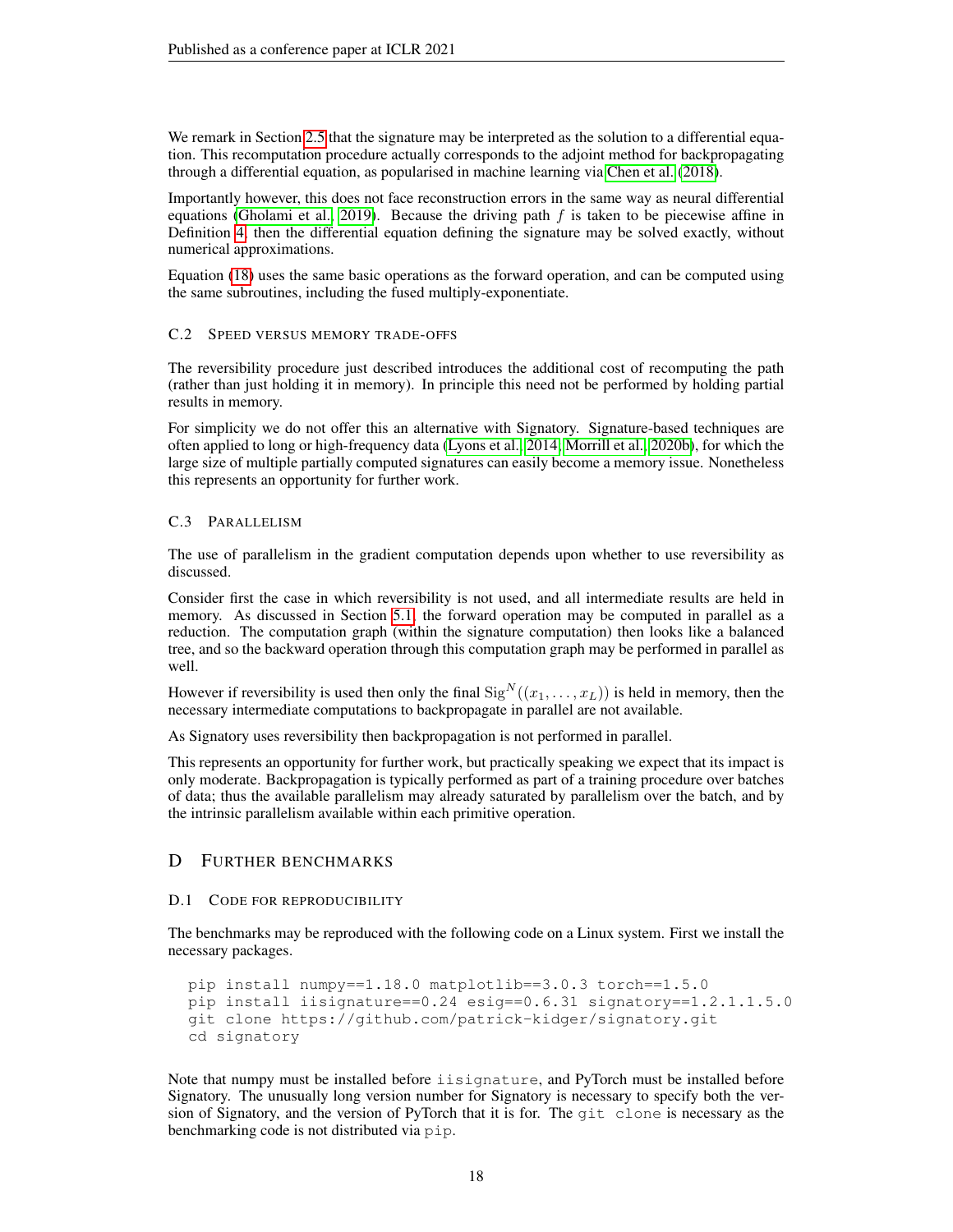# Now run

python command.py benchmark -help

for further details on how to run any particular benchmark. For example,

python command.py benchmark -m time -f sigf -t channels -o graph

will reproduce Figure [1a.](#page-7-1)

### D.2 MEMORY BENCHMARKS

Our benchmark scripts offer some limited ability to benchmark memory consumption, via the  $-m$ memory flag to the benchmark scripts.

The usual approach to such benchmarking, using valgrind's massif, necessarily includes measuring the set-up code. As this includes loading both the Python interpreter and PyTorch, measuring the memory usage of our code becomes tricky.

As such we use an alternate method, in which the memory usage is sampled at intervals, using the Python package memory\_profiler, which may be installed via pip install memory profiler. This in turn has the limitation that it may miss a peak in memory usage; for small calculations it may miss the entire calculation. Furthermore, the values reported are inconsistent with those reported in [Reizenstein & Graham](#page-10-9) [\(2018\)](#page-10-9).

Nonetheless, when compared against iisignature using memory\_profiler, on larger computations where peaks are less likely to go unobserved, then Signatory typically uses at an order of magnitude less memory. However due to the limitations above, we have chosen not report quantitative memory benchmarks here.

### D.3 SIGNATURE TRANSFORM BENCHMARKS

The precise values of the points of Figures [1](#page-7-1) and [2](#page-7-1) are shown in Tables [1](#page-19-0)[–4.](#page-20-0)

For convenience, the ratio between the speed of Signatory and the speed of iisignature is also shown.

### D.4 LOGSIGNATURE TRANSFORM BENCHMARKS

See Figure [4](#page-20-1) for the graphs of the benchmarks for the logsignature transform.

The computer and runtime environment used was as described in Section [6.](#page-6-0)

We observe similar behaviour to the benchmarks for the signature transform. iisignature is slightly faster for some very small computations, but that as problem size increases, Signatory swiftly overtakes iisignature, and is orders of magnitude faster for larger computations.

The precise values of the points on these graphs are shown in Tables [5–](#page-21-0)[8.](#page-22-0) Times are given in seconds. Also shown is the ratio between the speed of Signatory and the speed of iisignature. A dash indicates that esig does not support that operation.

# D.5 SINGLE-ELEMENT-BATCH BENCHMARKS

The benchmarks so far considered were for a batch of samples (of size 32). Whilst this is of particular relevance for training, it is sometimes less relevant for inference. We now repeat all the previous benchmarks (forward and backward through both signature and logsignature, varying both depth and channels), except that the batch dimension is reduced to size 1. See Figures [5](#page-22-1) and [6.](#page-23-0) Numerical values are presented in Tables [9](#page-23-1)[–16.](#page-26-0)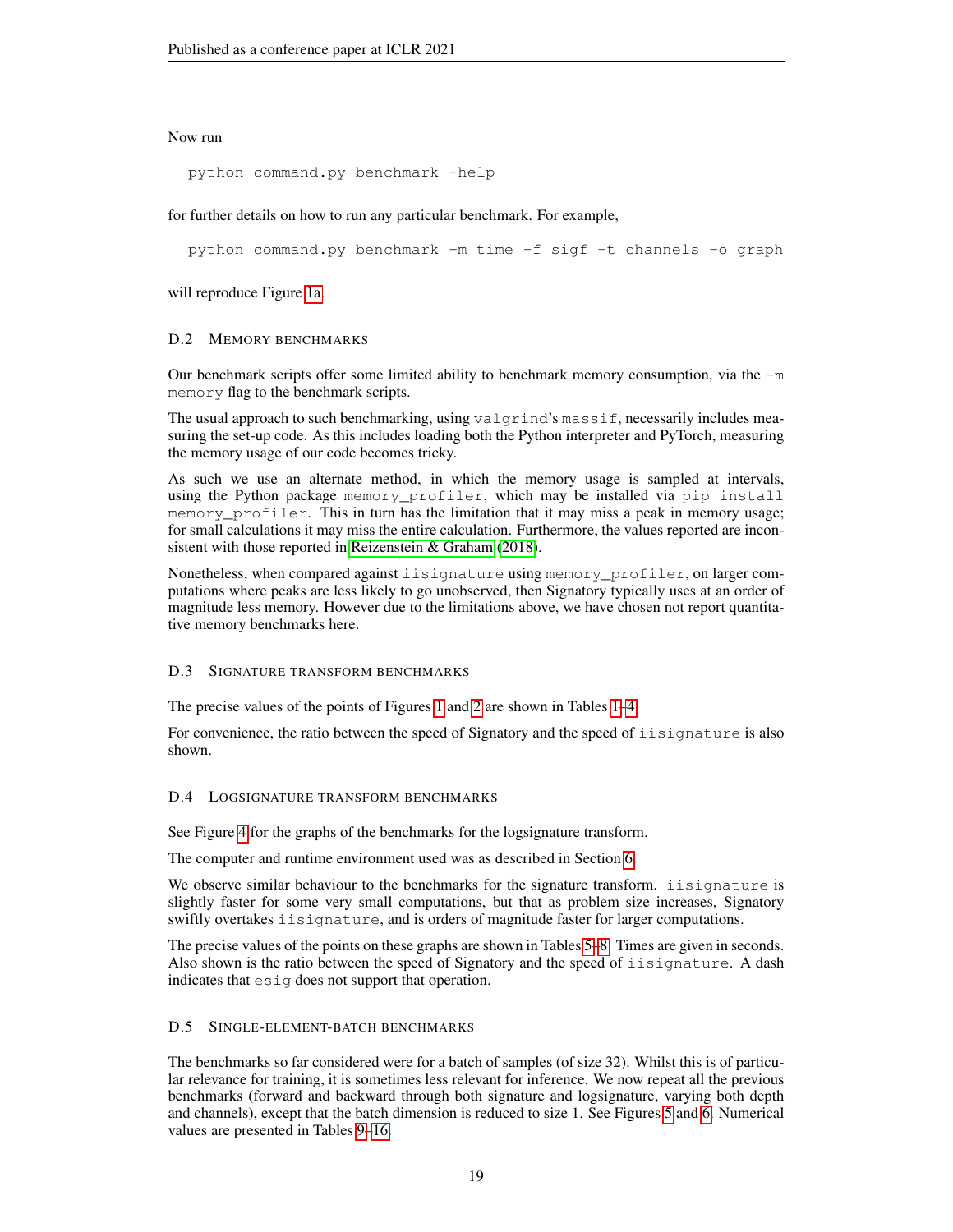Here we see on very small problems that iisignature now outperforms Signatory by about a millisecond, but that once again Signatory overtakes iisignature on reasonably-sized problems, and is still orders of magnitude faster on larger problems.

We do not regard the performance on very small single-element problems as a drawback of Signatory. If performing very few very small calculations, then the difference of a millisecond is irrelevant. If performing very many very small calculations, then these can typically be batched together.

<span id="page-19-0"></span>Table 1: Signature forward, varying channels. Times are given in seconds. A dash indicates that esig does not support that operation.

| <b>Channels</b>                       | $\overline{c}$ | 3       | $\overline{4}$ | 5      | 6      | 7     |
|---------------------------------------|----------------|---------|----------------|--------|--------|-------|
| esig                                  | 0.531          | 9.34    |                |        |        |       |
| iisignature                           | 0.00775        | 0.0632  | 0.375          | 1.97   | 7.19   | 20.9  |
| <b>Signatory CPU</b><br>(no parallel) | 0.00327        | 0.0198  | 0.101          | 0.402  | 1.45   | 3.8   |
| <b>Signatory CPU</b><br>(parallel)    | 0.00286        | 0.00504 | 0.00975        | 0.0577 | 0.21   | 1.22  |
| <b>Signatory GPU</b>                  | 0.0129         | 0.0135  | 0.0182         | 0.0222 | 0.0599 | 0.158 |
| Ratio CPU<br>(no parallel)            | 2.37           | 3.19    | 3.71           | 4.89   | 4.95   | 5.49  |
| Ratio CPU<br>(parallel)               | 2.71           | 12.5    | 38.5           | 34.1   | 34.2   | 17.0  |
| Ratio GPU                             | 0.602          | 4.68    | 20.6           | 88.7   | 120    | 132   |

Table 2: Signature backward, varying channels. Times are given in seconds. A dash indicates that esig does not support that operation.

| Channels                       | $\overline{2}$ | 3      | $\overline{4}$ | 5     | 6     | 7     |
|--------------------------------|----------------|--------|----------------|-------|-------|-------|
| esig                           |                |        |                |       |       |       |
| iisignature                    | 0.026          | 0.248  | 1.59           | 7.78  | 27.6  | 128   |
| Signatory CPU<br>(no parallel) | 0.0222         | 0.106  | 0.428          | 1.54  | 4.97  | 13.7  |
| Signatory CPU<br>(parallel)    | 0.00922        | 0.0623 | 0.265          | 1.01  | 3.49  | 9.0   |
| <b>Signatory GPU</b>           | 0.0472         | 0.0413 | 0.0534         | 0.119 | 0.314 | 0.772 |
| Ratio CPU<br>(no parallel)     | 1.17           | 2.34   | 3.7            | 5.07  | 5.56  | 9.38  |
| Ratio CPU<br>(parallel)        | 2.82           | 3.97   | 6.0            | 7.69  | 7.92  | 14.2  |
| Ratio GPU                      | 0.551          | 6.0    | 29.7           | 65.2  | 87.9  | 166   |

Table 3: Signature forward, varying depths. Times are given in seconds. A dash indicates that  $\epsilon$ sig does not support that operation.

| Depth                                 | $\overline{c}$ | 3       | $\overline{4}$ | 5       | 6       | 7      | 8      | 9      |
|---------------------------------------|----------------|---------|----------------|---------|---------|--------|--------|--------|
| esig                                  | 0.019          | 0.0954  | 0.527          | 2.73    | 15.5    | ٠      | ٠      | ۰      |
| iisignature                           | 0.000468       | 0.00145 | 0.00485        | 0.0199  | 0.0859  | 0.376  | 1.83   | 8.16   |
| <b>Signatory CPU</b><br>(no parallel) | 0.000708       | 0.00129 | 0.0022         | 0.00765 | 0.027   | 0.104  | 0.402  | 1.68   |
| <b>Signatory CPU</b><br>(parallel)    | 0.000722       | 0.00242 | 0.00279        | 0.00321 | 0.00546 | 0.0161 | 0.0408 | 0.381  |
| <b>Signatory GPU</b>                  | 0.00172        | 0.00326 | 0.00484        | 0.00735 | 0.0104  | 0.0132 | 0.0232 | 0.0773 |
| Ratio CPU<br>(no parallel)            | 0.661          | 1.12    | 2.2            | 2.61    | 3.18    | 3.6    | 4.55   | 4.86   |
| Ratio CPU<br>(parallel)               | 0.649          | 0.597   | 1.74           | 6.21    | 15.7    | 23.3   | 44.8   | 21.4   |
| Ratio GPU                             | 0.273          | 0.443   | 1.0            | 2.71    | 8.24    | 28.3   | 79.0   | 106    |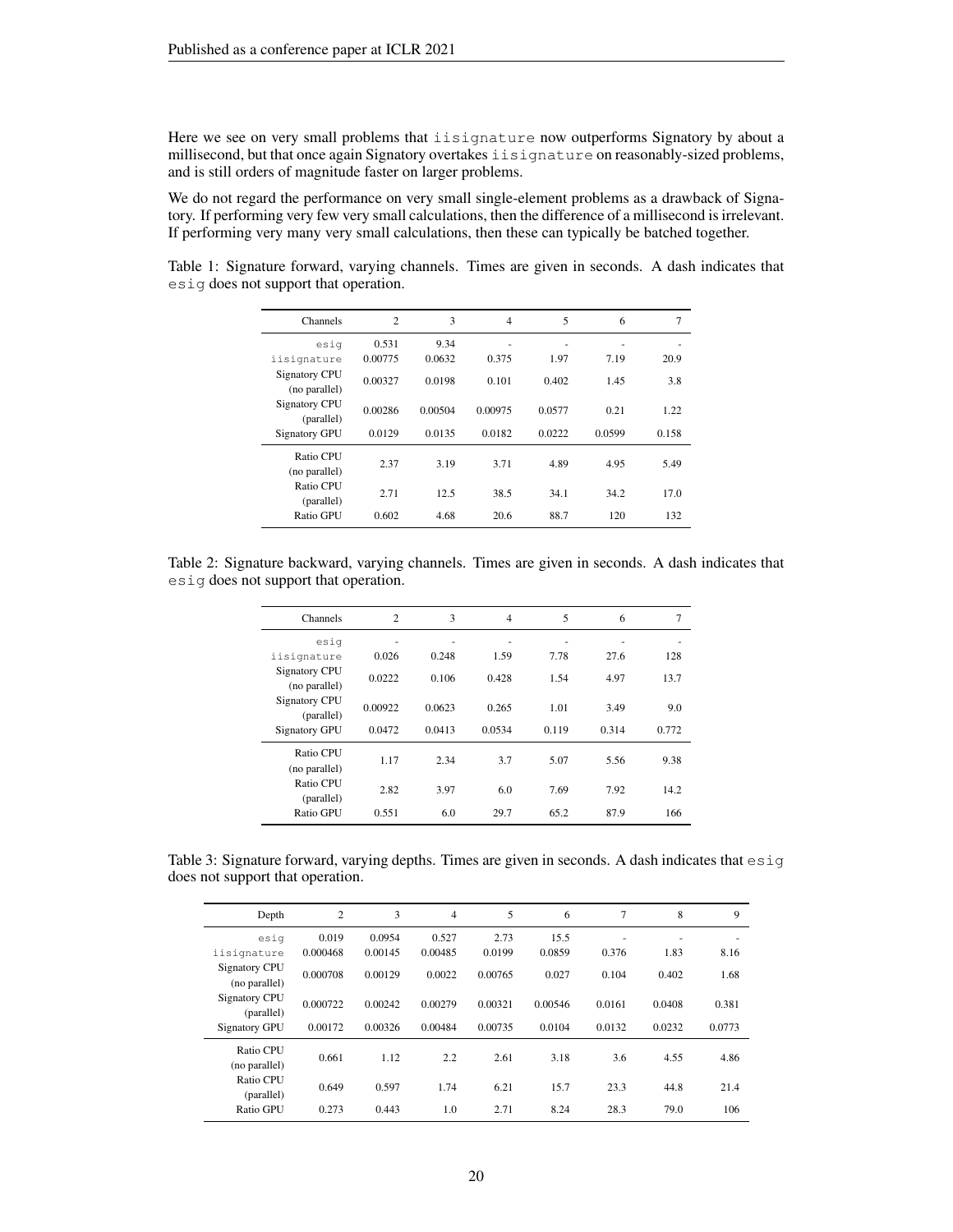| Depth                                 | $\overline{c}$ | 3       | 4      | 5      | 6      | $\overline{7}$ | 8     | 9                        |
|---------------------------------------|----------------|---------|--------|--------|--------|----------------|-------|--------------------------|
| esig                                  | ٠              | ٠       | ٠      | ٠      | ٠      | ٠              | ٠     | $\overline{\phantom{a}}$ |
| iisignature                           | 0.00149        | 0.00438 | 0.0179 | 0.0954 | 0.366  | 1.59           | 7.72  | 34.7                     |
| <b>Signatory CPU</b><br>(no parallel) | 0.00322        | 0.00518 | 0.0123 | 0.0347 | 0.109  | 0.437          | 1.8   | 6.31                     |
| <b>Signatory CPU</b><br>(parallel)    | 0.00354        | 0.00409 | 0.0089 | 0.0152 | 0.0563 | 0.175          | 0.839 | 4.06                     |
| <b>Signatory GPU</b>                  | 0.00525        | 0.00916 | 0.015  | 0.0216 | 0.0324 | 0.05           | 0.144 | 0.495                    |
| Ratio CPU<br>(no parallel)            | 0.464          | 0.845   | 1.45   | 2.75   | 3.37   | 3.63           | 4.28  | 5.49                     |
| Ratio CPU<br>(parallel)               | 0.422          | 1.07    | 2.02   | 6.28   | 6.51   | 9.07           | 9.21  | 8.54                     |
| Ratio GPU                             | 0.284          | 0.478   | 1.19   | 4.42   | 11.3   | 31.7           | 53.8  | 70.1                     |

<span id="page-20-0"></span>Table 4: Signature backward, varying depths. Times are given in seconds. A dash indicates that esig does not support that operation.

<span id="page-20-1"></span>

iisignature<br>Signatory CPU (parallel) Signatory CPU (no parallel)<br>Signatory GPU  $10<sup>1</sup>$ 10 Time in seconds  $10<sup>0</sup>$  $10^{-}$  $10$  $\frac{1}{4}$  5<br>Number of channels

(a) Logsignature forward, varying channels (b) Logsignature backward, varying channels



(c) Logsignature forward, varying depths (d) Logsignature backward, varying depths

Figure 4: Time taken on benchmark computations to compute the specified operation. In all cases the input was a batch of 32 sequences of data, each of length 128. For varying channels, the depth was fixed at 7. For varying depths, the channels was fixed at 4. Every test case was repeated 50 times and the fastest time taken. Note that esig is only shown for certain operations as it is incapable of computing large operations or of computing backward operations. Note the logarithmic scale.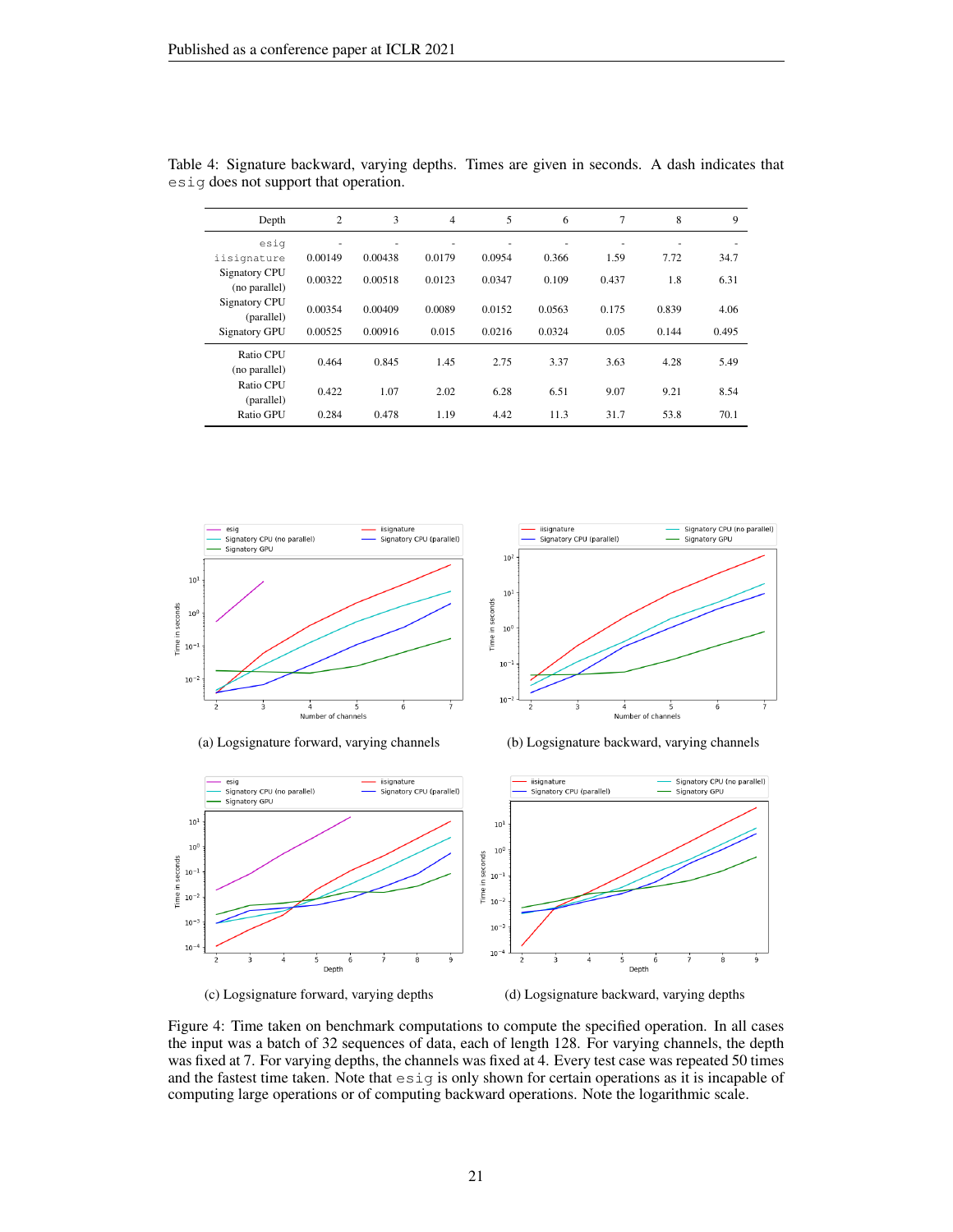| Channels                       | $\overline{c}$ | 3       | $\overline{4}$ | 5      | 6      | 7     |
|--------------------------------|----------------|---------|----------------|--------|--------|-------|
| esig                           | 0.539          | 8.61    | ٠              | ٠      |        |       |
| iisignature                    | 0.0037         | 0.0591  | 0.412          | 2.0    | 7.26   | 27.9  |
| Signatory CPU<br>(no parallel) | 0.00454        | 0.0258  | 0.125          | 0.536  | 1.65   | 4.4   |
| Signatory CPU<br>(parallel)    | 0.00388        | 0.00665 | 0.0256         | 0.108  | 0.36   | 1.87  |
| <b>Signatory GPU</b>           | 0.0176         | 0.0164  | 0.0149         | 0.0243 | 0.0638 | 0.165 |
| Ratio CPU<br>(no parallel)     | 0.815          | 2.29    | 3.28           | 3.73   | 4.4    | 6.36  |
| Ratio CPU<br>(parallel)        | 0.952          | 8.89    | 16.1           | 18.4   | 20.1   | 14.9  |
| Ratio GPU                      | 0.21           | 3.6     | 27.5           | 82.2   | 114    | 169   |

<span id="page-21-0"></span>Table 5: Logsignature forward, varying channels. Times are given in seconds. A dash indicates that esig does not support that operation.

Table 6: Logsignature backward, varying channels. Times are given in seconds. A dash indicates that esig does not support that operation.

| Channels                       | $\overline{c}$ | 3      | $\overline{4}$ | 5     | 6     | $\overline{7}$ |
|--------------------------------|----------------|--------|----------------|-------|-------|----------------|
| esig                           | ۰              | ٠      | ٠              | ٠     |       | ٠              |
| iisignature                    | 0.0346         | 0.322  | 2.02           | 9.66  | 34.1  | 111            |
| Signatory CPU<br>(no parallel) | 0.0243         | 0.114  | 0.421          | 1.87  | 5.34  | 17.9           |
| Signatory CPU<br>(parallel)    | 0.0152         | 0.0503 | 0.302          | 1.03  | 3.47  | 9.34           |
| <b>Signatory GPU</b>           | 0.0478         | 0.05   | 0.058          | 0.127 | 0.323 | 0.79           |
| Ratio CPU<br>(no parallel)     | 1.42           | 2.83   | 4.81           | 5.17  | 6.4   | 6.24           |
| Ratio CPU<br>(parallel)        | 2.27           | 6.4    | 6.69           | 9.34  | 9.85  | 11.9           |
| Ratio GPU                      | 0.723          | 6.44   | 34.9           | 76.2  | 106   | 141            |

Table 7: Logsignature forward, varying depths. Times are given in seconds. A dash indicates that esig does not support that operation.

| Depth                                 | $\mathfrak{2}$ | 3        | $\overline{4}$ | 5       | 6       | 7      | 8      | 9      |
|---------------------------------------|----------------|----------|----------------|---------|---------|--------|--------|--------|
| esig                                  | 0.0185         | 0.0815   | 0.517          | 2.67    | 14.6    | ٠      | ۰      |        |
| iisignature                           | 0.00011        | 0.000502 | 0.00188        | 0.0197  | 0.107   | 0.423  | 2.07   | 9.98   |
| <b>Signatory CPU</b><br>(no parallel) | 0.000888       | 0.00152  | 0.00272        | 0.00849 | 0.0315  | 0.124  | 0.534  | 2.28   |
| <b>Signatory CPU</b><br>(parallel)    | 0.000886       | 0.00285  | 0.00355        | 0.00466 | 0.00891 | 0.0251 | 0.0801 | 0.536  |
| <b>Signatory GPU</b>                  | 0.00196        | 0.00453  | 0.00558        | 0.00815 | 0.0161  | 0.0149 | 0.0262 | 0.0834 |
| Ratio CPU<br>(no parallel)            | 0.124          | 0.33     | 0.693          | 2.33    | 3.41    | 3.42   | 3.88   | 4.37   |
| Ratio CPU<br>(parallel)               | 0.124          | 0.176    | 0.531          | 4.23    | 12.0    | 16.9   | 25.9   | 18.6   |
| Ratio GPU                             | 0.0561         | 0.111    | 0.337          | 2.42    | 6.67    | 28.4   | 79.0   | 120    |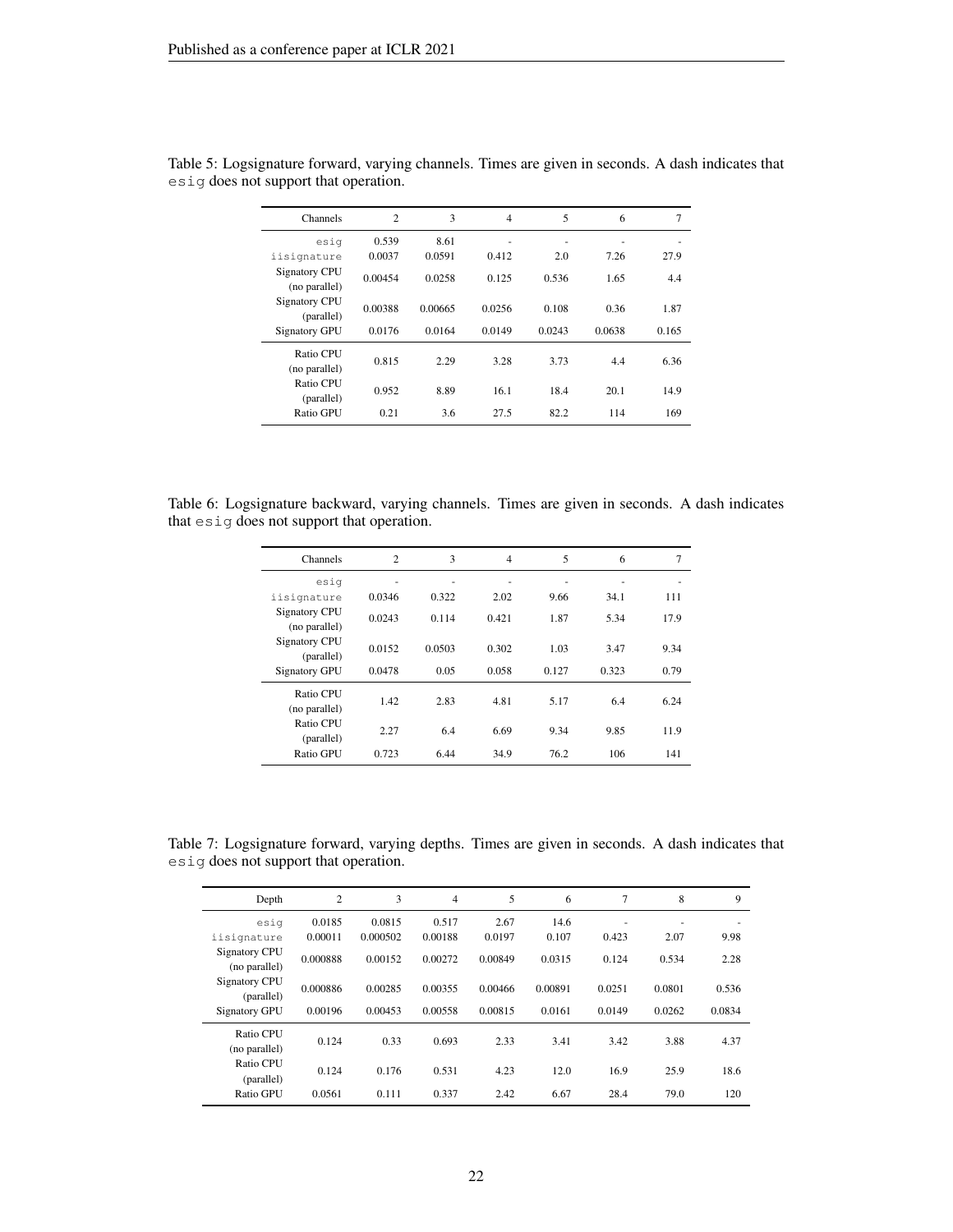| Depth                                 | $\overline{2}$ | 3       | $\overline{4}$ | 5      | 6      | 7      | 8     | 9     |
|---------------------------------------|----------------|---------|----------------|--------|--------|--------|-------|-------|
| esig                                  |                |         |                |        |        |        |       |       |
| iisignature                           | 0.000189       | 0.00572 | 0.0225         | 0.0968 | 0.432  | 1.98   | 9.36  | 42.3  |
| <b>Signatory CPU</b><br>(no parallel) | 0.0033         | 0.00555 | 0.0127         | 0.0351 | 0.133  | 0.408  | 1.69  | 6.84  |
| <b>Signatory CPU</b><br>(parallel)    | 0.00363        | 0.0051  | 0.0103         | 0.0197 | 0.0562 | 0.287  | 1.02  | 4.13  |
| <b>Signatory GPU</b>                  | 0.00559        | 0.00979 | 0.0193         | 0.0253 | 0.0373 | 0.0621 | 0.151 | 0.511 |
| Ratio CPU<br>(no parallel)            | 0.0573         | 1.03    | 1.78           | 2.76   | 3.25   | 4.86   | 5.54  | 6.19  |
| Ratio CPU<br>(parallel)               | 0.0521         | 1.12    | 2.18           | 4.91   | 7.69   | 6.89   | 9.13  | 10.2  |
| Ratio GPU                             | 0.0338         | 0.584   | 1.17           | 3.83   | 11.6   | 31.9   | 61.8  | 82.8  |

<span id="page-22-0"></span>

| Table 8: Logsignature backward, varying depths. Times are given in seconds. A dash indicates that |  |  |  |  |
|---------------------------------------------------------------------------------------------------|--|--|--|--|
| esig does not support that operation.                                                             |  |  |  |  |

<span id="page-22-1"></span>





Figure 5: Time taken on benchmark computations to compute the specified operation. In all cases the input was a "batch" of 1 sequence, of length 128. For varying channels, the depth was fixed at 7. For varying depths, the channels was fixed at 4. Every test case was repeated 50 times and the fastest time taken. Note that esig is only shown for certain operations as it is incapable of computing large operations or of computing backward operations. Note the logarithmic scale.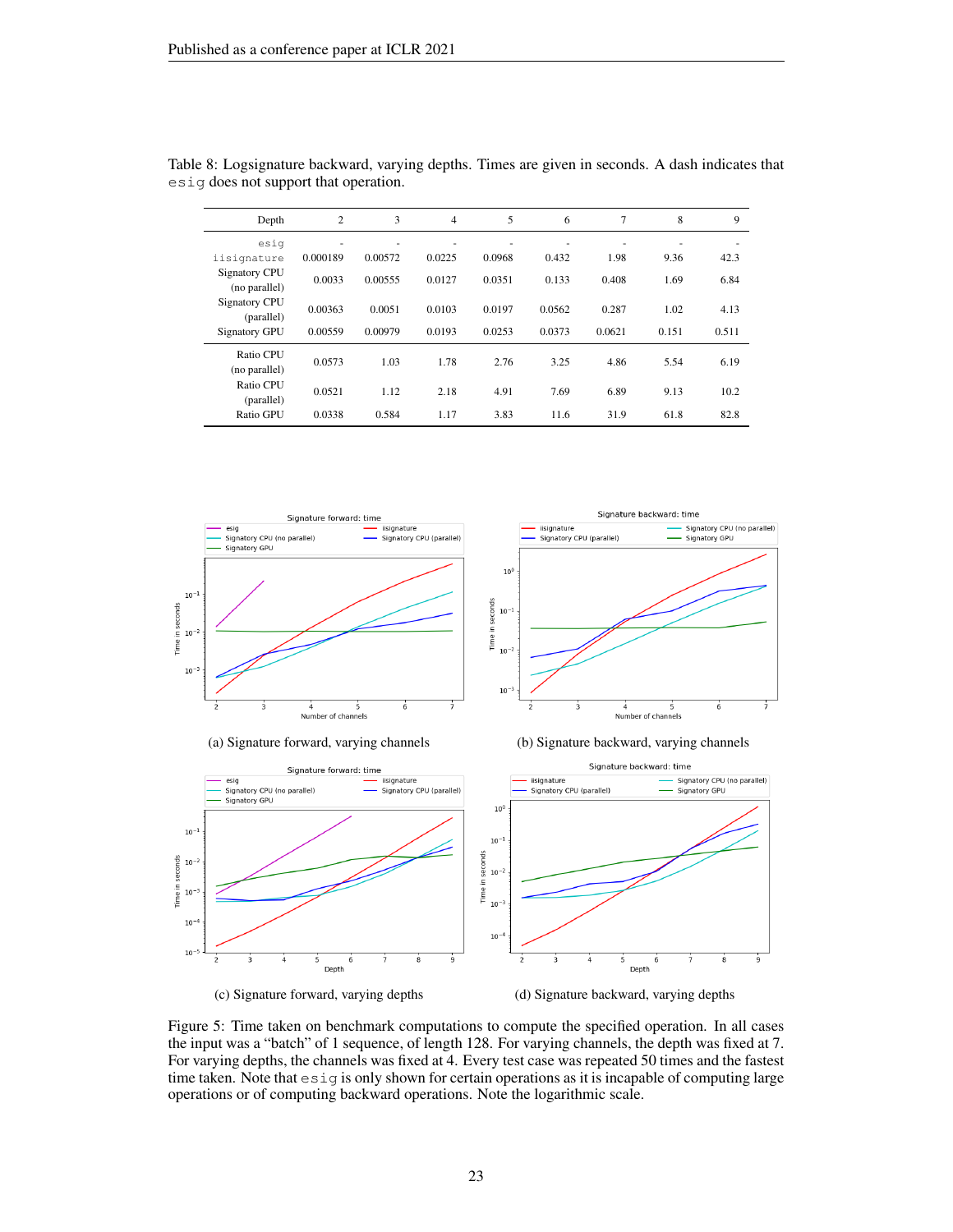<span id="page-23-0"></span>



Figure 6: Time taken on benchmark computations to compute the specified operation. In all cases the input was a "batch" of 1 sequence, of length 128. For varying channels, the depth was fixed at 7. For varying depths, the channels was fixed at 4. Every test case was repeated 50 times and the fastest time taken. Note that esig is only shown for certain operations as it is incapable of computing large operations or of computing backward operations. Note the logarithmic scale.

| Channels                              | $\overline{c}$ | 3       | $\overline{4}$ | 5      | 6      | 7      |
|---------------------------------------|----------------|---------|----------------|--------|--------|--------|
| esiq                                  | 0.0142         | 0.228   |                |        |        |        |
| iisignature                           | 0.000246       | 0.00244 | 0.0132         | 0.0642 | 0.228  | 0.647  |
| <b>Signatory CPU</b><br>(no parallel) | 0.000632       | 0.00123 | 0.00394        | 0.0140 | 0.0434 | 0.116  |
| <b>Signatory CPU</b><br>(parallel)    | 0.000657       | 0.00262 | 0.00474        | 0.0123 | 0.0180 | 0.0317 |
| <b>Signatory GPU</b>                  | 0.0109         | 0.0104  | 0.0107         | 0.0104 | 0.0104 | 0.0110 |
| Ratio CPU<br>(no parallel)            | 0.389          | 1.97    | 3.33           | 4.60   | 5.24   | 5.58   |
| Ratio CPU<br>(parallel)               | 0.374          | 0.929   | 2.77           | 5.24   | 12.6   | 20.4   |
| Ratio GPU                             | 0.0225         | 0.235   | 1.23           | 6.17   | 21.8   | 59.0   |

<span id="page-23-1"></span>Table 9: Signature forward, varying channels, single-element-batch. Times are given in seconds. A dash indicates that esig does not support that operation.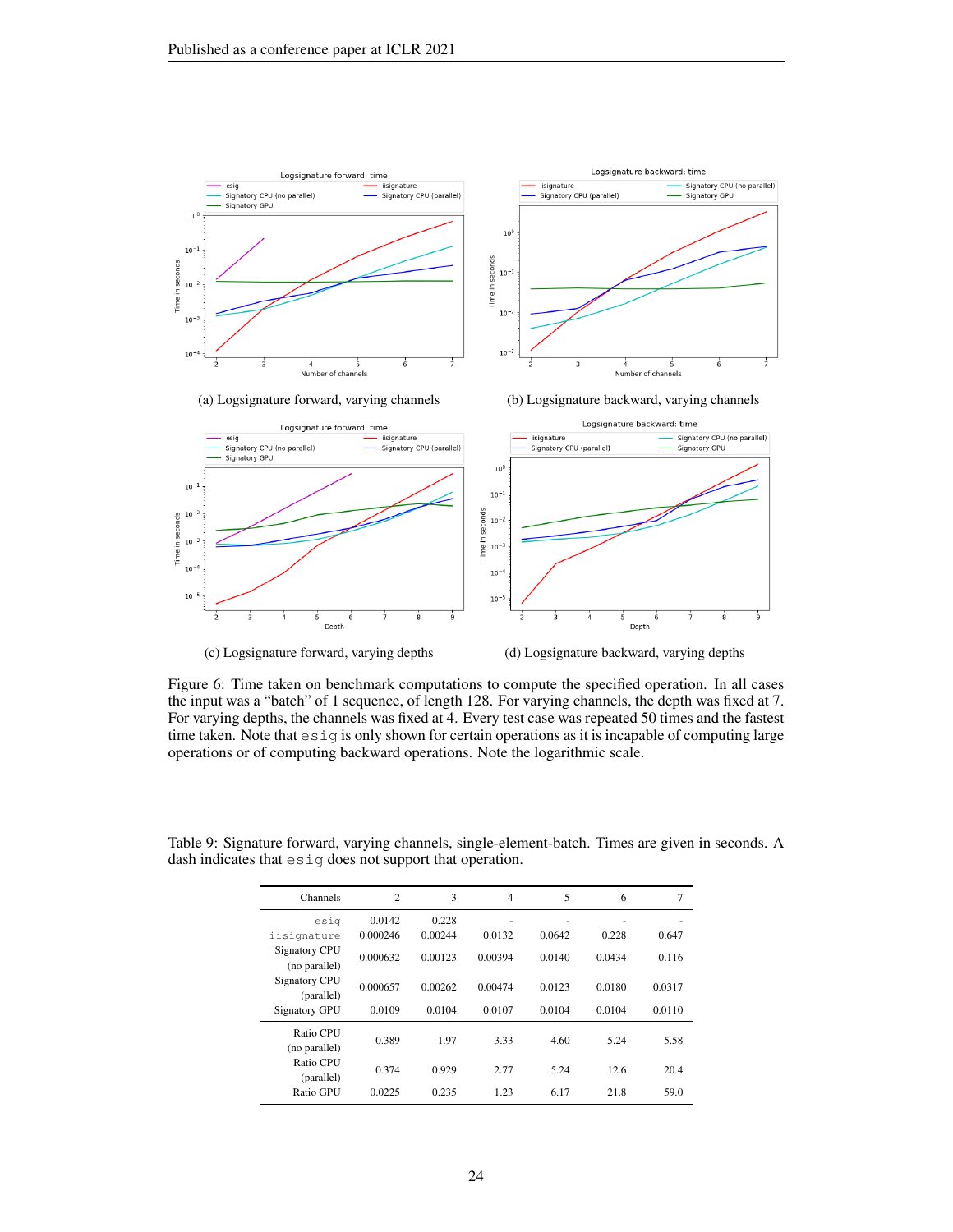| Channels                       | $\overline{c}$ | 3            | $\overline{4}$ | 5      | 6      | 7         |
|--------------------------------|----------------|--------------|----------------|--------|--------|-----------|
| esig<br>iisignature            | ٠<br>0.00085   | ٠<br>0.00809 | ٠<br>0.0526    | 0.244  | 0.854  | ٠<br>2.63 |
| Signatory CPU<br>(no parallel) | 0.00235        | 0.00454      | 0.0147         | 0.0492 | 0.154  | 0.41      |
| Signatory CPU<br>(parallel)    | 0.00661        | 0.0109       | 0.0607         | 0.0986 | 0.312  | 0.433     |
| <b>Signatory GPU</b>           | 0.0356         | 0.0352       | 0.0365         | 0.0374 | 0.0369 | 0.0518    |
| Ratio CPU<br>(no parallel)     | 0.362          | 1.78         | 3.58           | 4.95   | 5.55   | 6.41      |
| Ratio CPU<br>(parallel)        | 0.129          | 0.745        | 0.867          | 2.47   | 2.73   | 6.06      |
| Ratio GPU                      | 0.0239         | 0.23         | 1.44           | 6.52   | 23.1   | 50.7      |

Table 10: Signature backward, varying channels, single-element-batch. Times are given in seconds. A dash indicates that esig does not support that operation.

Table 11: Signature forward, varying depths, single-element-batch. Times are given in seconds. A dash indicates that esig does not support that operation.

| Depth                                 | $\overline{c}$ | 3         | $\overline{4}$ | 5        | 6       | 7       | 8      | 9      |
|---------------------------------------|----------------|-----------|----------------|----------|---------|---------|--------|--------|
| esig                                  | 0.00085        | 0.0033    | 0.0151         | 0.0668   | 0.311   | ٠       |        | ۰      |
| iisignature                           | 0.0000161      | 0.0000490 | 0.000175       | 0.000674 | 0.00295 | 0.0129  | 0.0614 | 0.276  |
| <b>Signatory CPU</b><br>(no parallel) | 0.000470       | 0.000479  | 0.000650       | 0.000753 | 0.00148 | 0.00393 | 0.0139 | 0.0526 |
| Signatory CPU<br>(parallel)           | 0.000597       | 0.000512  | 0.000541       | 0.00126  | 0.00228 | 0.00528 | 0.0136 | 0.0294 |
| <b>Signatory GPU</b>                  | 0.00153        | 0.00264   | 0.00416        | 0.00599  | 0.0114  | 0.0149  | 0.0133 | 0.0166 |
| Ratio CPU<br>(no parallel)            | 0.0342         | 0.102     | 0.269          | 0.896    | 1.99    | 3.28    | 4.43   | 5.24   |
| Ratio CPU<br>(parallel)               | 0.0269         | 0.0957    | 0.323          | 0.535    | 1.30    | 2.43    | 4.52   | 9.37   |
| Ratio GPU                             | 0.0105         | 0.0186    | 0.0419         | 0.133    | 0.259   | 0.861   | 4.60   | 16.6   |

Table 12: Signature backward, varying depths, single-element-batch. Times are given in seconds. A dash indicates that esig does not support that operation.

| Depth                                 | $\overline{2}$ | 3        | 4        | 5       | 6       | 7                        | 8      | 9      |
|---------------------------------------|----------------|----------|----------|---------|---------|--------------------------|--------|--------|
| esig                                  | ٠              | ٠        | ۰        | ۰       | ۰       | $\overline{\phantom{a}}$ | ٠      | ۰      |
| iisignature                           | 0.0000480      | 0.000148 | 0.000588 | 0.00251 | 0.0115  | 0.0525                   | 0.245  | 1.11   |
| <b>Signatory CPU</b><br>(no parallel) | 0.00153        | 0.00157  | 0.00184  | 0.00259 | 0.00517 | 0.0146                   | 0.0513 | 0.195  |
| <b>Signatory CPU</b><br>(parallel)    | 0.00154        | 0.00226  | 0.00419  | 0.00495 | 0.0105  | 0.053                    | 0.164  | 0.317  |
| <b>Signatory GPU</b>                  | 0.00492        | 0.00813  | 0.0126   | 0.0202  | 0.0263  | 0.0352                   | 0.0464 | 0.0598 |
| Ratio CPU<br>(no parallel)            | 0.0314         | 0.0947   | 0.320    | 0.969   | 2.22    | 3.58                     | 4.79   | 5.70   |
| Ratio CPU<br>(parallel)               | 0.0311         | 0.0656   | 0.140    | 0.508   | 1.09    | 0.99                     | 1.50   | 3.51   |
| Ratio GPU                             | 0.00975        | 0.0183   | 0.0465   | 0.124   | 0.436   | 1.49                     | 5.29   | 18.6   |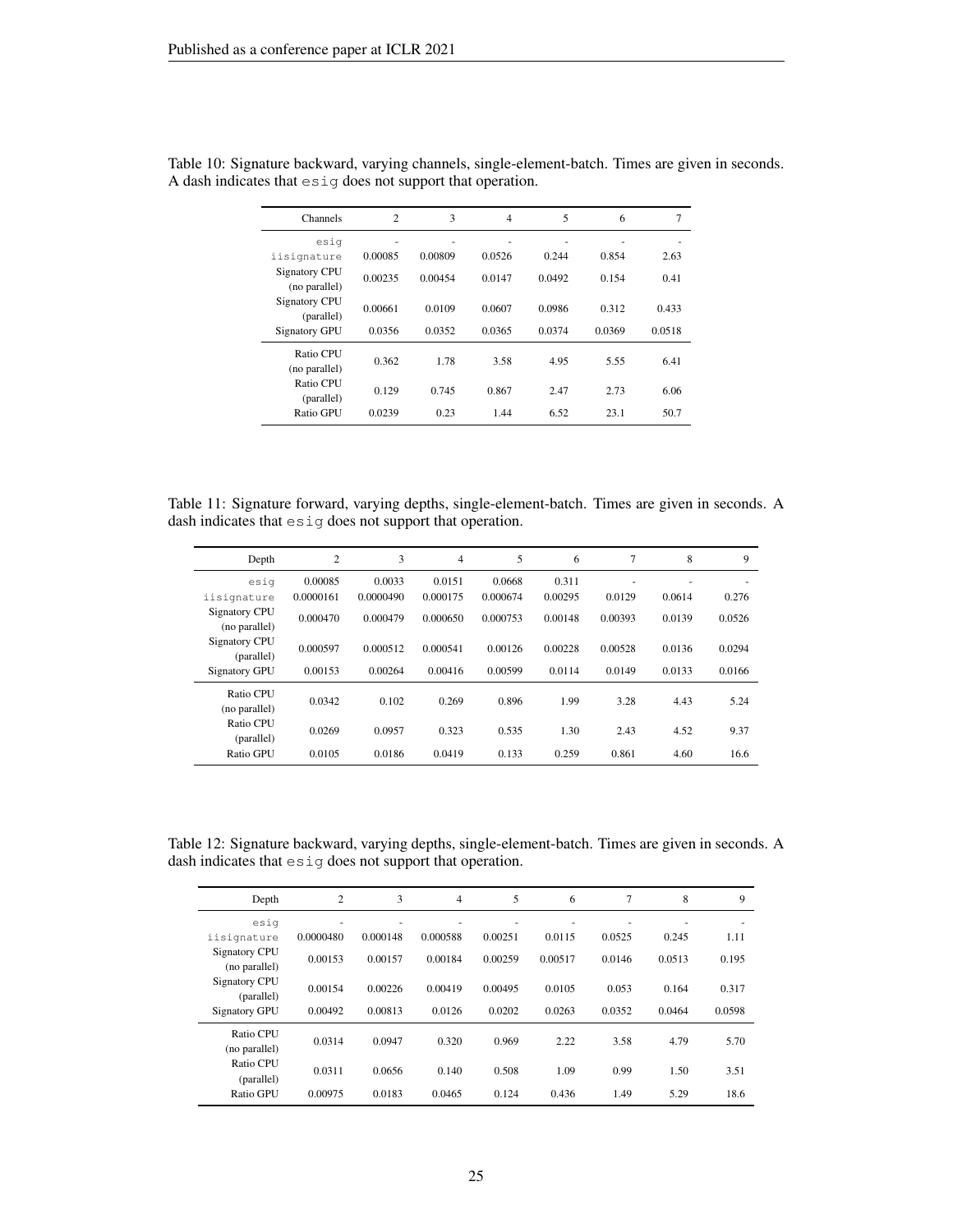| Channels                              | $\overline{c}$ | 3       | $\overline{4}$ | 5      | 6      | 7      |
|---------------------------------------|----------------|---------|----------------|--------|--------|--------|
| esig                                  | 0.014          | 0.210   | -              | -      |        |        |
| iisignature                           | 0.000121       | 0.00201 | 0.0134         | 0.0653 | 0.231  | 0.658  |
| <b>Signatory CPU</b><br>(no parallel) | 0.00123        | 0.0019  | 0.00479        | 0.0157 | 0.0473 | 0.125  |
| <b>Signatory CPU</b><br>(parallel)    | 0.00144        | 0.00331 | 0.00563        | 0.0151 | 0.0228 | 0.0352 |
| <b>Signatory GPU</b>                  | 0.0123         | 0.0117  | 0.0116         | 0.0120 | 0.0126 | 0.0125 |
| Ratio CPU<br>(no parallel)            | 0.0989         | 1.05    | 2.79           | 4.16   | 4.87   | 5.26   |
| Ratio CPU<br>(parallel)               | 0.0846         | 0.606   | 2.38           | 4.32   | 10.1   | 18.7   |
| Ratio GPU                             | 0.00991        | 0.172   | 1.15           | 5.43   | 18.3   | 52.5   |

Table 13: Logsignature forward, varying channels, single-element-batch. Times are given in seconds. A dash indicates that esig does not support that operation.

Table 14: Logsignature backward, varying channels, single-element-batch. Times are given in seconds. A dash indicates that esig does not support that operation.

| <b>Channels</b>                | $\overline{2}$ | 3       | $\overline{4}$ | 5      | 6      | $\overline{7}$ |
|--------------------------------|----------------|---------|----------------|--------|--------|----------------|
| esig                           | ٠              | ٠       | ٠              | ٠      | ٠      | ٠              |
| iisignature                    | 0.00112        | 0.0103  | 0.0658         | 0.311  | 1.09   | 3.29           |
| Signatory CPU<br>(no parallel) | 0.00390        | 0.00698 | 0.0163         | 0.0523 | 0.160  | 0.422          |
| Signatory CPU<br>(parallel)    | 0.00902        | 0.0124  | 0.0631         | 0.122  | 0.32   | 0.448          |
| <b>Signatory GPU</b>           | 0.0383         | 0.0408  | 0.0384         | 0.0385 | 0.0405 | 0.0542         |
| Ratio CPU<br>(no parallel)     | 0.286          | 1.48    | 4.02           | 5.95   | 6.82   | 7.81           |
| Ratio CPU<br>(parallel)        | 0.124          | 0.834   | 1.04           | 2.56   | 3.41   | 7.35           |
| Ratio GPU                      | 0.0291         | 0.253   | 1.71           | 8.08   | 26.9   | 60.8           |

Table 15: Logsignature forward, varying depths, single-element-batch. Times are given in seconds. A dash indicates that esig does not support that operation.

| Depth                                 | $\overline{2}$         | 3                    | 4                   | 5                 | 6                | $\overline{7}$ | 8           | 9      |
|---------------------------------------|------------------------|----------------------|---------------------|-------------------|------------------|----------------|-------------|--------|
| esiq<br>iisignature                   | 0.000837<br>0.00000505 | 0.00325<br>0.0000137 | 0.0148<br>0.0000666 | 0.065<br>0.000682 | 0.285<br>0.00300 | ۰<br>0.0134    | ۰<br>0.0618 | 0.282  |
| <b>Signatory CPU</b><br>(no parallel) | 0.000762               | 0.000666             | 0.000794            | 0.00112           | 0.00228          | 0.00519        | 0.0160      | 0.0596 |
| <b>Signatory CPU</b><br>(parallel)    | 0.000599               | 0.000674             | 0.00108             | 0.00178           | 0.00296          | 0.00612        | 0.0170      | 0.0347 |
| <b>Signatory GPU</b>                  | 0.00244                | 0.00285              | 0.00433             | 0.0089            | 0.0126           | 0.0174         | 0.0227      | 0.0189 |
| Ratio CPU<br>(no parallel)            | 0.00663                | 0.0207               | 0.0838              | 0.608             | 1.32             | 2.58           | 3.87        | 4.73   |
| Ratio CPU<br>(parallel)               | 0.00843                | 0.0204               | 0.0614              | 0.382             | 1.01             | 2.18           | 3.63        | 8.13   |
| Ratio GPU                             | 0.00206                | 0.00481              | 0.0154              | 0.0766            | 0.239            | 0.767          | 2.72        | 14.9   |